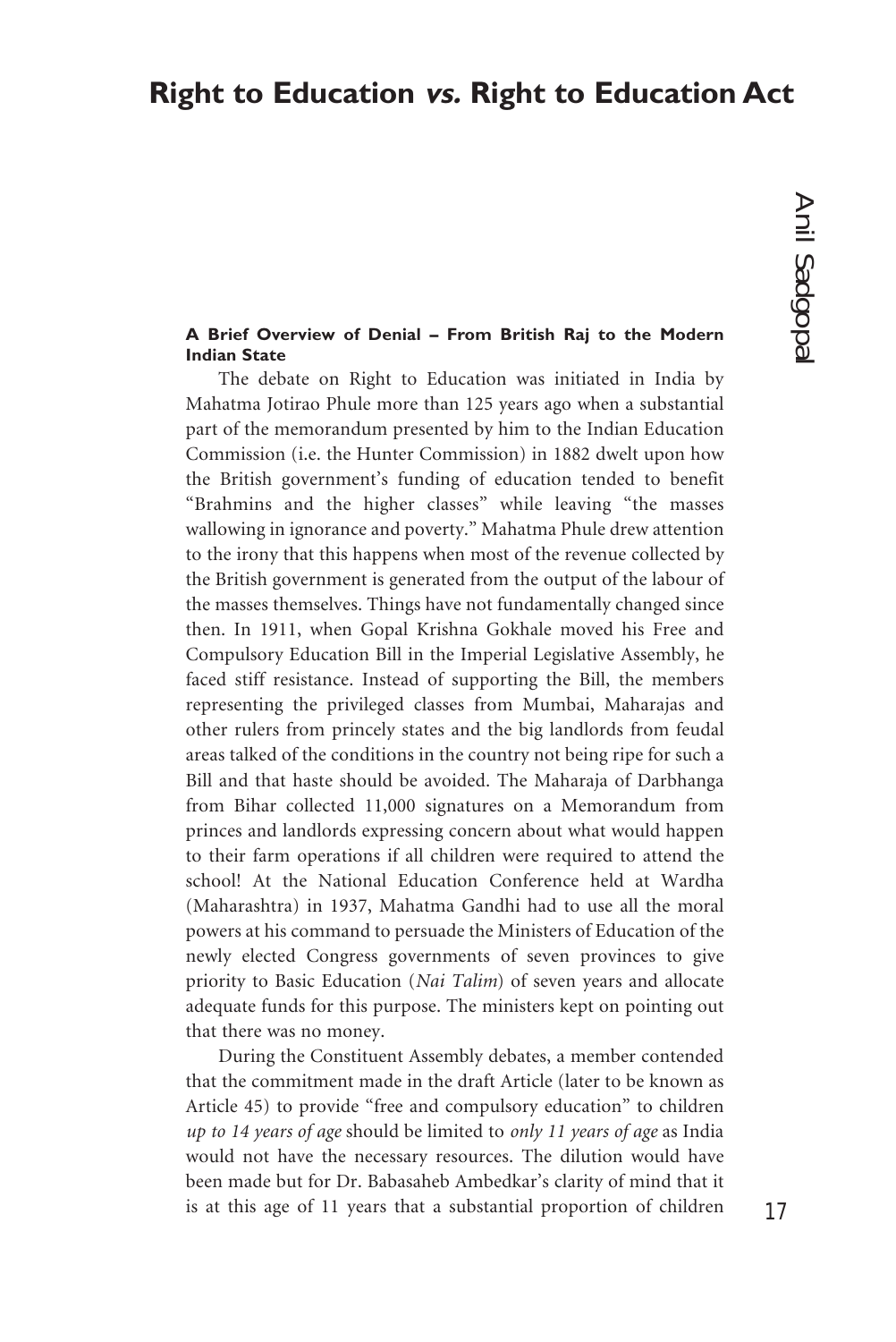Vol 38/Nos 9-12 September–December 2010 Vol 38/Nos 9-12 September-December 2010

become child labourers. He forcefully argued that the place for children at this age in independent India should be in schools, rather than in farms or factories. The rhetoric of 'resource crunch' for education of the masses guided the Constituent Assembly for even a more crucial decision. The report of the Sub-Committee on Fundamental Rights placed the aforementioned provision on education among the list of justifiable Fundamental Rights. The recommendation was considered by the Advisory Committee of the Constituent Assembly (21-22 April 1947) chaired by Sardar Vallabhbhai Patel<sup>1</sup>. The Chairman directed the Advisory Committee to "restrict [ourselves] to the rights which are actually considered necessary ... and not go into detailed description of theoretical rights which are not enforceable at all." Taking cue from this caution, a member wondered, "Suppose the government has no money?". Another opined that he would like "deletion of this clause". Eventually a compromise was worked out. The provision was shifted to the list of Non-Justiciable Fundamental Rights (later to be termed as Directive Principles of State Policy i.e. Part IV of the Constitution). In this decision of the Constituent Assembly, we have a trailer to the mindset of the emerging Indian State which continues to determine the formulation of policies and legislations to date.

Look at this. While reviewing the feasibility of the Draft Right to Education Bill in January 2006, the High-Level Group of Ministers, constituted by the Prime Minister, recorded that the Bill's "requirement of an additional Rs. 50,000 crores per annum is enormous... there would be need to scale down the norms and time frame proposed..."2 These considerations led to the Central Government's decision in June 2006 not to have a central law at all and shift the entire obligation flowing out of the Constitution to the States, thereby negating the requirements of the concurrent status of education!<sup>3</sup> It is another matter that the central government was compelled to reverse its anti-Constitutional stance as a result of the public protests and state government's refusal to shoulder the entire financial burden. During the same period, however, the Indian State did not hesitate at all to (a) write-off the bank loans of corporate houses as 'non-performing assets' amounting to Rs. 45,000 crores<sup>4</sup>; (b) waiving off taxes and providing hidden subsidies to India Inc. which alone would amount to a loss of several thousand crores of rupees per year; (c) subsidizing private schools and colleges through subsidized lands, tax exemptions and training teachers for them at public costs in the name of Public-Private Partnership (PPP)<sup>5</sup>; and (d) allocating almost twice the above amount, though denied for providing Right to Education to 20 crore children in the 6-14 year age group, for a 12-day extravaganza called Commonwealth Games! In this context, it would be worthwhile to quote from the widely acclaimed Tapas Majumdar Committee Report (January 1999):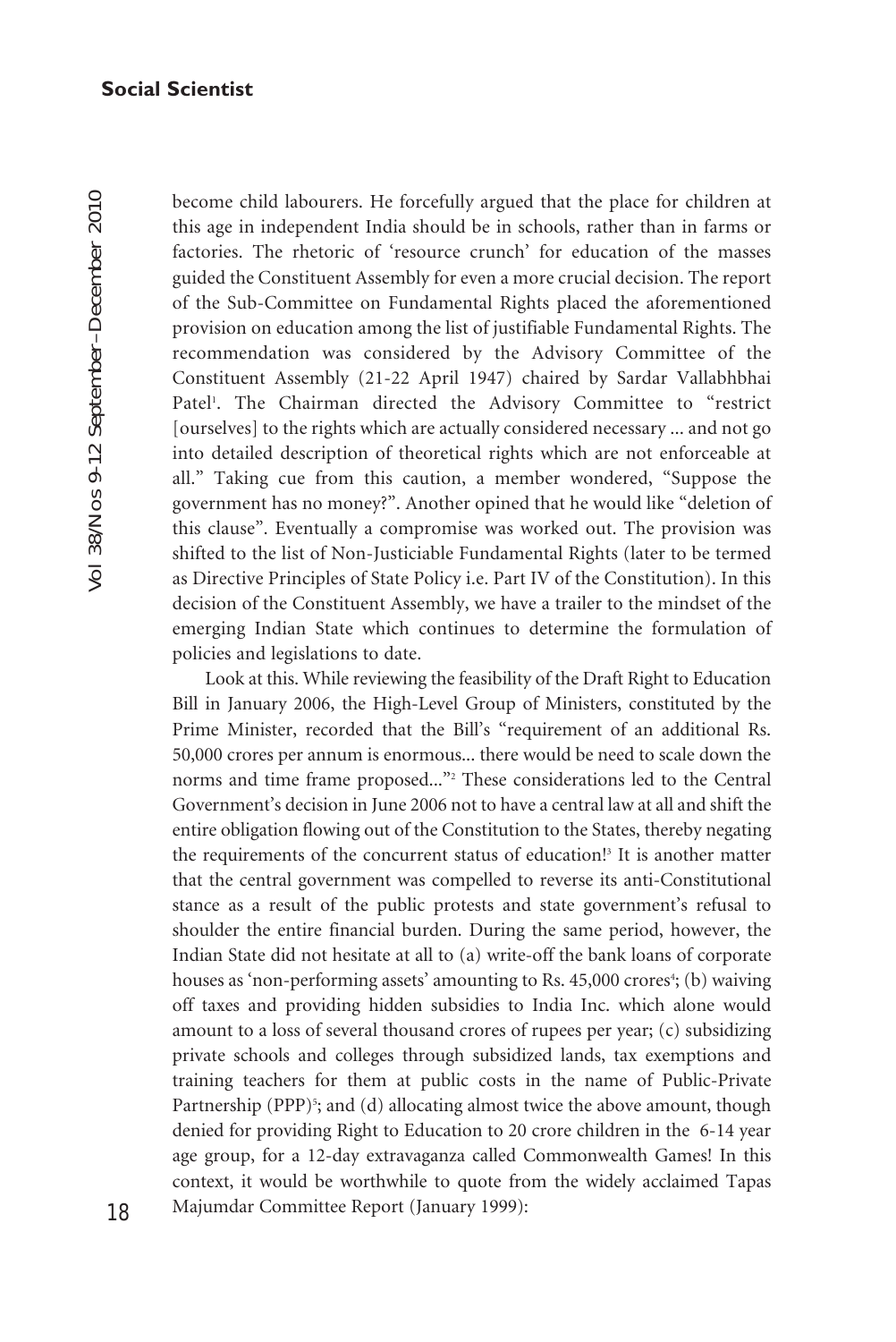From being an *incremental* developmental goal in the process of education for all, UEE [Universalisation of Elementary Education] has, in consequence of the [Supreme Court's Unnikrishnan] judgment, now become a *justiciable entitlement* of every Indian child . . . . . . entitlements sanctioned by the Constitution cannot be deferred by the State at its convenience . . . . . . The State has to make the necessary reallocation of resources, by *superseding* other important claims, if necessary, in a manner that the justiciable entitlement can become a reality. This may call for restructuring of all government spending, forcing the State to cut down even on spending that it would otherwise consider as essential, but which was not covered by any of the Fundamental Rights guaranteed by the Constitution. (italics added)

 Clearly, *it is not a matter of paucity of funds at all but a matter of socio-political priorities of the Indian State.* Yet, the State has consistently denied the Fundamental Right to education of the 6-14 year age group children for the past six decades claiming paucity of funds while readily transferring resources for causes in the interests of India Inc., *though none of these causes are covered or protected either by the Fundamental Rights or the Directive Principles of the State Policy.*

# **The Constitutional Vision of Education and Its Denial**

The comprehensive vision of the Constitution relating to education emerges when the Article 45, though placed in Part IV, is viewed in conjunction with other provisions of the Constitution. The Article 45 directed the Indian State to "provide within a period of ten years from the commencement of the Constitution, free and compulsory education for all children until they complete the age of fourteen years" (the *original* Article 456 , Part IV). In Article 46, the State is directed to "promote with special care the educational and economic interests . . . . . of the Scheduled Castes and the Scheduled Tribes . . . . ." As per Article 39 (f) in Part IV, the State shall "direct its policy towards securing . . . that children are given opportunity and facilities to develop in a healthy manner and in conditions of freedom and dignity and that childhood and youth are protected against exploitation and against moral and material abandonment."

The Article 45 has been interpreted<sup>7</sup> to include (a) early childhood care, balanced nutrition, health support and pre-primary education (kindergarten, nursery) for children below six years of age; and (b) *elementary* (not *primary*) education of eight years (Class I-VIII) for the 6-14 age group children. Although not enforceable as a Fundamental Right<sup>8</sup>, the sense of urgency attached to the fulfillment of Article 45 *"within a period of ten years from the commencement of the Constitution"* was remarkable. This was the only Constitutional provision with a time frame. *The time frame ended in 1960!*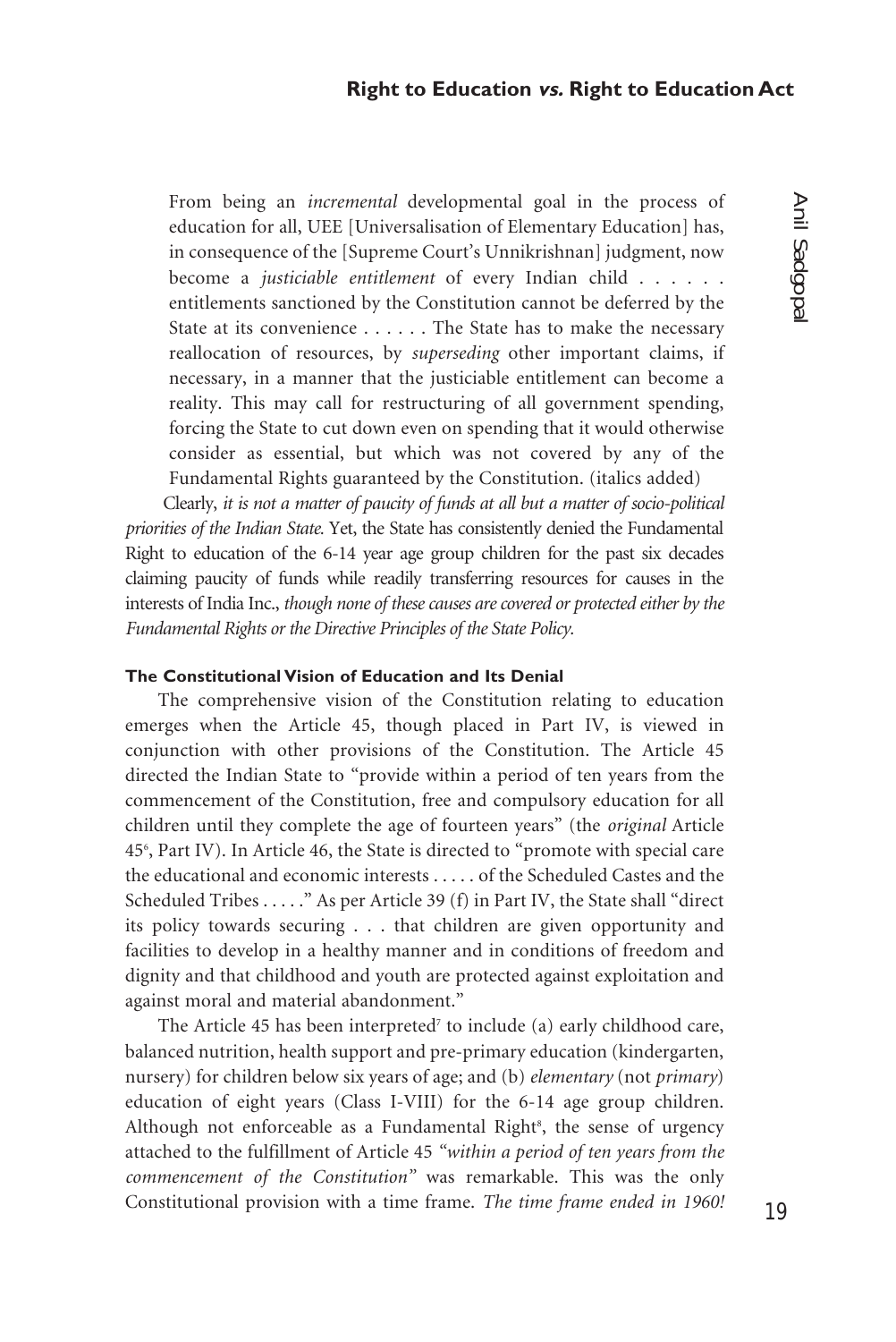The post-independence history stands witness to the neglect and disdain with which this critical provision has been treated by the State.

| <b>Source Document</b>                                                              | Area & Level@<br>(Only if specified)                    | Declared Goal(s)<br>(Years)           |
|-------------------------------------------------------------------------------------|---------------------------------------------------------|---------------------------------------|
| Constitution of India (1950)                                                        |                                                         | 1960                                  |
| Report of the Education Commission<br>$(1964-66)$                                   | Class VII/ VIII<br>(In urban areas/<br>advanced states) | 1975-76                               |
|                                                                                     | Class V Class VII/VIII<br>(Rest of India)               | 1975-76<br>1985-86                    |
| National Policy on Education (1968)                                                 |                                                         | 'Early Fulfillment<br>of Article 45'? |
| National Policy on Education (1986)                                                 | Class V                                                 | 1990                                  |
|                                                                                     | Class VIII                                              | 1995                                  |
| National Policy on Education (1986)<br>(Modified in 1992)                           |                                                         | Before 21st Century                   |
| DPEP+,* (1993 onwards: various years)                                               | Class IV/V (In 18<br>States, 280 Districts)             | 2000/03                               |
| Sarva Shiksha Abhiyan (2000),<br>Later incorporated in X FiveYear<br>Plan (2002-07) |                                                         | 2010                                  |
| UNESCO Global Monitoring Report<br>$(2002)^*$                                       | Class IV/V                                              | Not even by 2015!                     |
| Sarva Shiksha Abhiyan (Modified in 2007),<br>XI Five-Year Plan (2007-12)            |                                                         | None                                  |
| The Right of Children to Free and<br>Compulsory Education Act, 2009                 |                                                         | None                                  |

| Table 1                                                              |
|----------------------------------------------------------------------|
| <b>Persistent Violation of Original Article 45</b>                   |
| The Shifting Goals of Universal Elementary Education (Class I-VIII)# |

#The target year of universal provision of Early Childhood Care & Education (ECCE) and Pre-Primary education is not considered here as this has never been viewed as a goal by the Government.

@If not specified, the goal of UEE implies education up to Class VIII to cover the whole of the country, except in some states/UTs , where still not upgraded, it may end at Class VII. +World Bank-sponsored District Primary Education Programme (DPEP) of the 1990s.

\*Limited to only Primary Education of four or five years (Class I-IV/V), as required under the World Bank-UN framework in the Jomtien Declaration (1990).

At present, more than half of the 6-14 age group children are denied elementary education of eight years.9 It is noteworthy that, unable to face this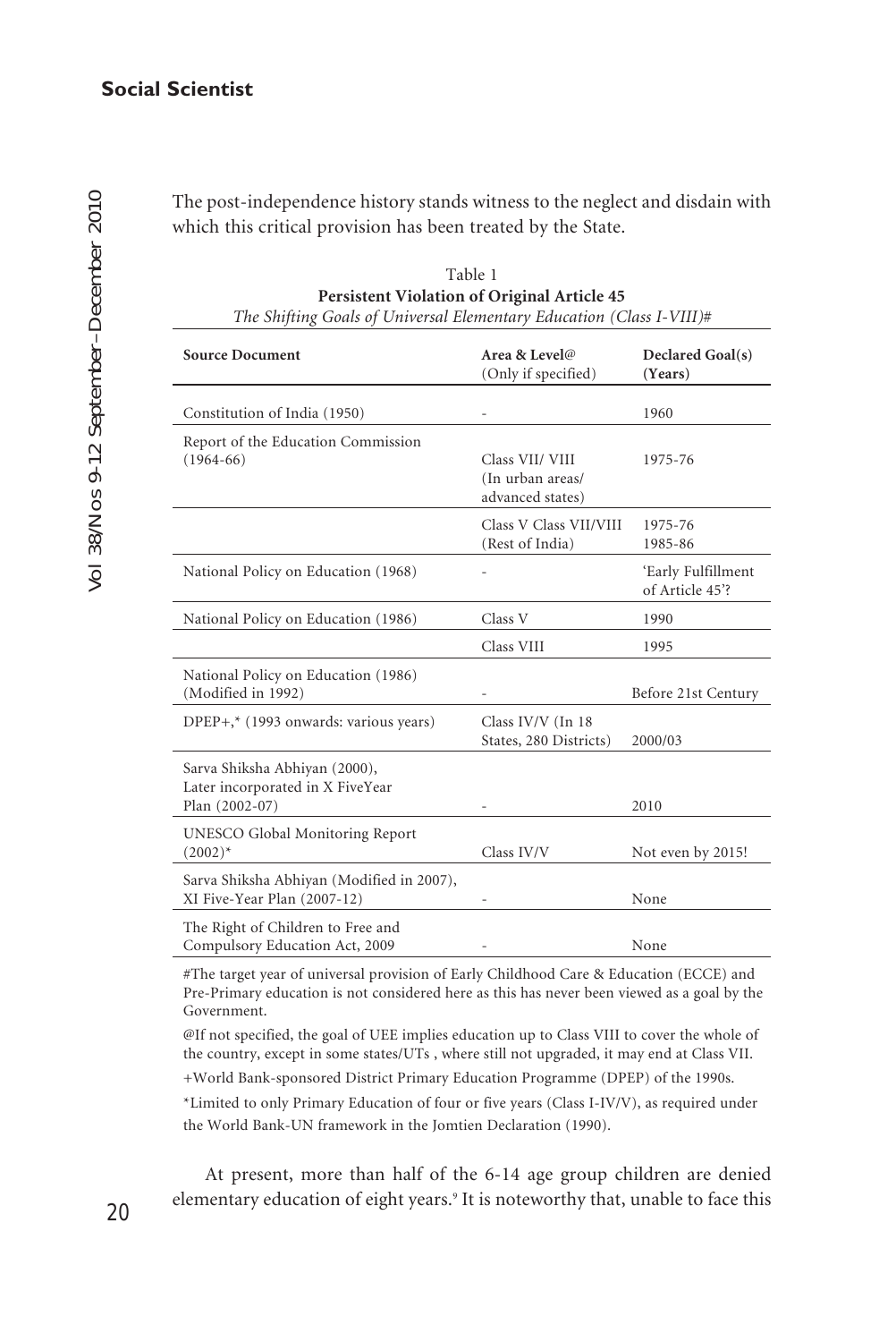harsh reality, the government falsely equates the category of "never-enrolled children" with the ambiguous category of "out-of-school children". The official Sarva Shiksha Abhiyan (SSA) reports on either of these categories do not include the much larger category of those children (the *so-called* 'dropouts') whom the State failed to provide elementary education (i.e. up to Class VIII), as required by the *original* Article 45. The status of such provisions in the case of the Scheduled Castes (SCs) and the Scheduled Tribes (STs), noted in Article 46 for 'special care', is much worse. For instance, compared to the 'drop-out' rate of 45.9 percent by Class VIII for all categories of students in the year 2006-07, the 'drop-out' rates for SCs and STs were reported to be 53.1 percent and 62.5 percent respectively (Statistics of School Education, MHRD, Govt. of India, 2006-07, Statements 15-17). In order to estimate the percentage of "out-of-school children" in any age group, both the categories of "never-enrolled children" and "drop-outs" at the specified educational level (e.g. Class VIII) would have to be added up – a practice consciously not undertaken by the State.

The data on the provision of early childhood care, nutrition, health and pre-primary education for children below six years of age are either too scanty or unreliable to deserve reference. Here, too, the limited role of ICDS through *anganwadis* in providing some nutritional supplement is misperceived as being equivalent to the aforementioned holistic vision emerging out of Article 45 read along with Article 39 (f).

There are *at least* two significant dimensions flowing out of the Constitution that elaborate and enrich the vision of education. First, the Preamble to the Constitution provides the overall framework within which the Article 45 was envisaged. This means that education must be directed to build citizenship for a democratic, socialist, secular, egalitarian and just society. Second, education must be in consonance with Articles 14, 15(1) and 16 of Part III which respectively guarantee equality before law, prohibit the State from discriminating "against any citizen on grounds only of religion, race, caste, sex, place of birth or any of them" and secure equality of opportunity in matters of public employment. Both the Articles 14 and 15(1) have far-reaching implications for formulation of policies and legislation relating to education. By reading Article 45 in conjunction with Articles 14 and 15(1), the Right to Education movement inferred more than ten years ago that the State is duty bound to build a system of education that provides *education of equitable quality* to all children without any discrimination whatsoever!

It follows that elementary education must be provided in such manner *as not to violate other provisions* of the Constitution, especially Fundamental Rights. For instance, educational planning needs to be *consonant with the*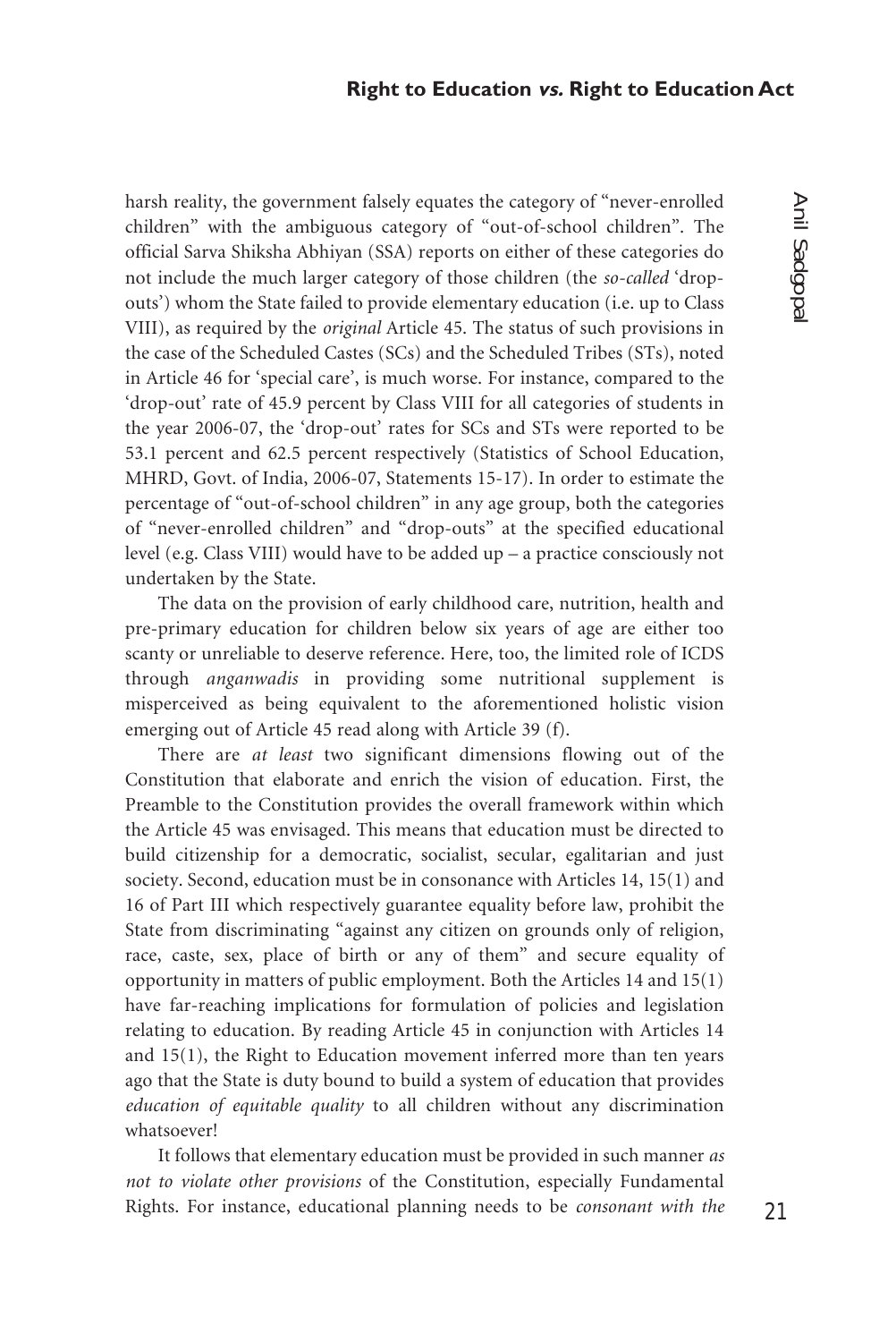Vol 38/Nos 9-12 September–December 2010 Vol 38/Nos 9-12 September-December 2010

*principles of equality and social justice* enshrined as Fundamental Rights. It would suffice to state here that any programme that provides education of varying quality to different sections of society and denies education of equitable quality is not allowed by the Constitution. The policy discourse on education until the formulation of the National Policy on Education, 1986 (NPE-1986), at least in principle, envisaged the goal of UEE in conjunction with the goal of moving towards *education of equitable quality.* The NPE-1986 is perhaps the first policy document since independence that attempted to de-link Universalisation of Elementary Education (UEE) from the agenda of ensuring schools that are designed to provide equitable quality education for all. It declared that, for almost half of the children in the 6-14 age group who were at the time in the "out-of-school" category, a stream of non-formal education (NFE) of inferior quality shall be instituted instead of sending them to regular schools (NPE-1986, Sections 5.8 to 5.12)<sup>10</sup>. The policy also decided to institute a layer of schools viz. Navodaya Vidyalayas for a handful of children in each district whose quality would be far above that of the best government schools then existing (with the exception of the Central Schools and some other such specific category schools). Another decision of farreaching impact concerned the appointment of NFE instructors in place of the regular qualified trained well-paid teacher. Such policy decisions constituted the framework of multi-layered school system, rooted in discrimination. This system of parallel layers was to be promoted through the World Bank-IMF's neo-liberal schemes (like DPEP) of the 1990s and by SSA in the previous decade. NPE-1986 thus marked the beginning of the neoliberal agenda in school education wherein the violation of the Constitution became a practice, with the Parliament looking the other way!

At this juncture of our discussion, it would be relevant to point out that the 'The Right of Children to Free and Compulsory Education Act, 2009' (for convenience, henceforth called the 'RTE Act' or simply the 'Act') is embedded in the framework of a multi-layered school system and is designed not only to sustain this system but also promote it. It recognizes four distinct categories of schools in Section 2 (n) viz. (i) government or local authority schools; (ii) privately managed but fully or partly government-aided schools; (iii) elite government schools of specific categories such as Central Schools, Navodaya Vidyalayas, Sainik Schools, XI Plan's 6,000 model schools being set up by the central government and similar schools of the state/UT governments such as Sarvodaya and Pratibha Vikas Vidyalayas (Delhi State), Residential Schools (Andhra Pradesh) and Utkrishta Vidyalayas (Madhya Pradesh); and (iv) private unaided schools. Within each of these four categories, there is going to be a whole range of schools – from (a) those government and private schools that barely fulfill the infrastructural norms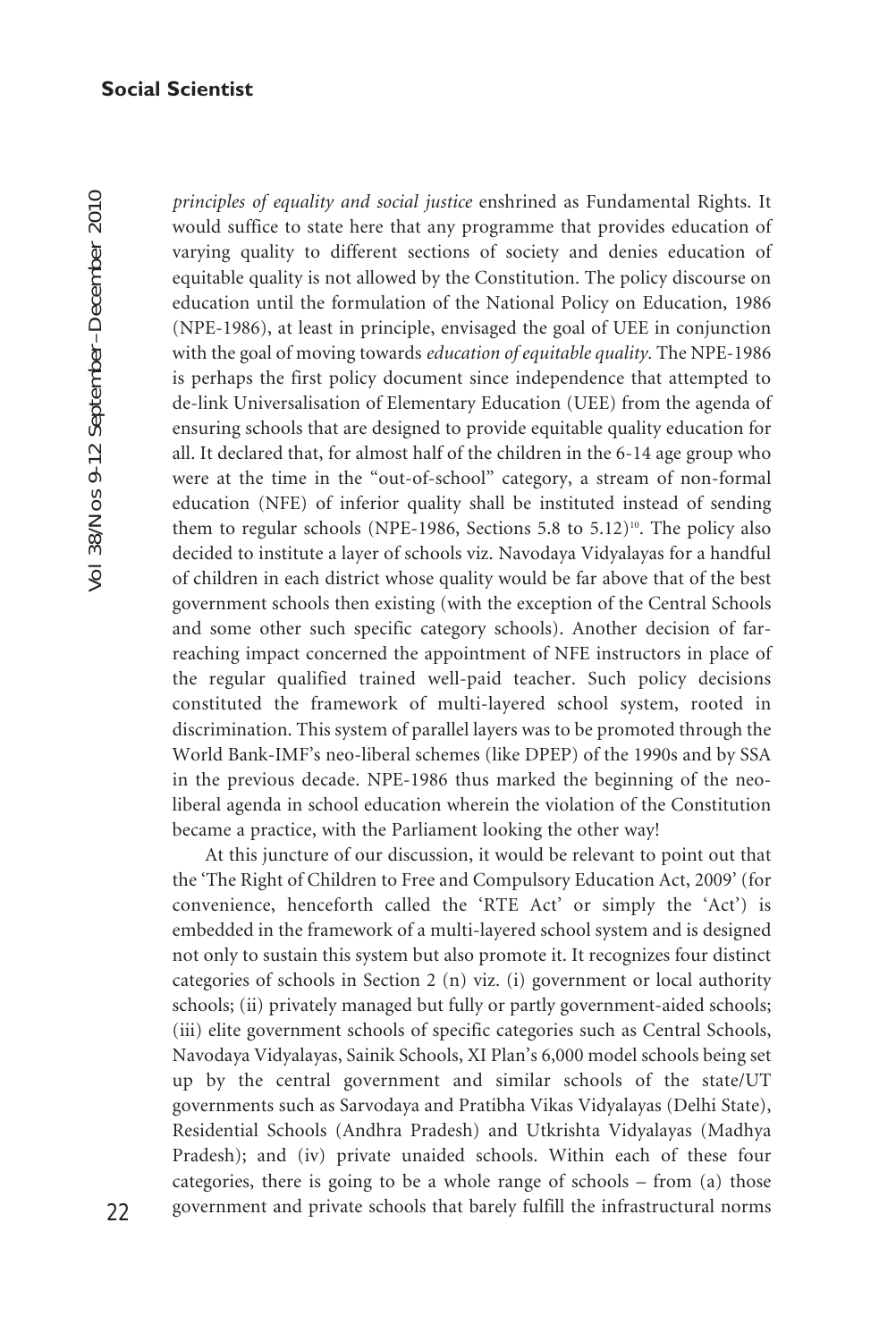as required by the Schedule in the Act to (b) those schools, again both government and private, which will be reasonably well-endowed (e.g. with Pupil-Teacher Ratios of 1:20 to 1:25 and teachers for fine arts, physical education and computers) and, finally, to (c) those which will arrogantly claim to be *'over-endowed'* with air-conditioned class rooms, swimming pools, round the clock internet-coverage and International Baccalaureate affiliation! The Act will not only co-exist with this disparity-based multilayered school system but would also legitimize it in various ways. For instance, this is precisely what the much-hyped provision of at least (or up to) 25 percent reservation for children of "weaker section and disadvantaged group" in the latter three categories of schools along with a provision to reimburse them (Section 12) is designed to do (see Table 3, Question No. 6). In this context, the following three questions can be posed, keeping in view the Constitutional framework:

- 1. Can there be a Fundamental Right to inferior quality education?
- 2. Can there be a Fundamental Right to unequal education?
- 3. Can there be a Fundamental Right to discrimination-based education?

The answer to each of these questions is clearly going to be in the negative. It would be, therefore, only rational to ask how can an Act which violates the basic tenets of the Constitution in more ways than one be allowed by the Parliament. The Parliament, however, has passed this Act without a single dissenting vote, notwithstanding 30 odd amendment motions moved steadfastly by two CPI (M) MPs but duly rejected. The President of India also promptly signed it, ignoring public protests and Memorandums presented to her. Our concern regarding the act of the legislature and executive in contradiction with the Constitution has ramification far beyond the domain of education. In order to both comprehend and grapple with its implications for Indian democracy, we must learn to examine this phenomenon from the standpoint of political economy.

 At the time of the commencement of the Constitution, there might have been some validity in the Article 45 being limited to "all children until they complete the age of *fourteen* years". This limited its scope to education up to Class VIII, while also covering early childhood care, nutrition, health and pre-primary education for those below six years of age. However, the socioeconomic conditions have undergone a radical change since then. Under the present conditions, *education until only Class VIII leads a child essentially to nowhere* since the doors to further education and employment open only after Class XII. This implies that Article 45 should have been amended at least a quarter century ago to include "all children until they complete the age of *eighteen* years" so that the State is under obligation to provide equal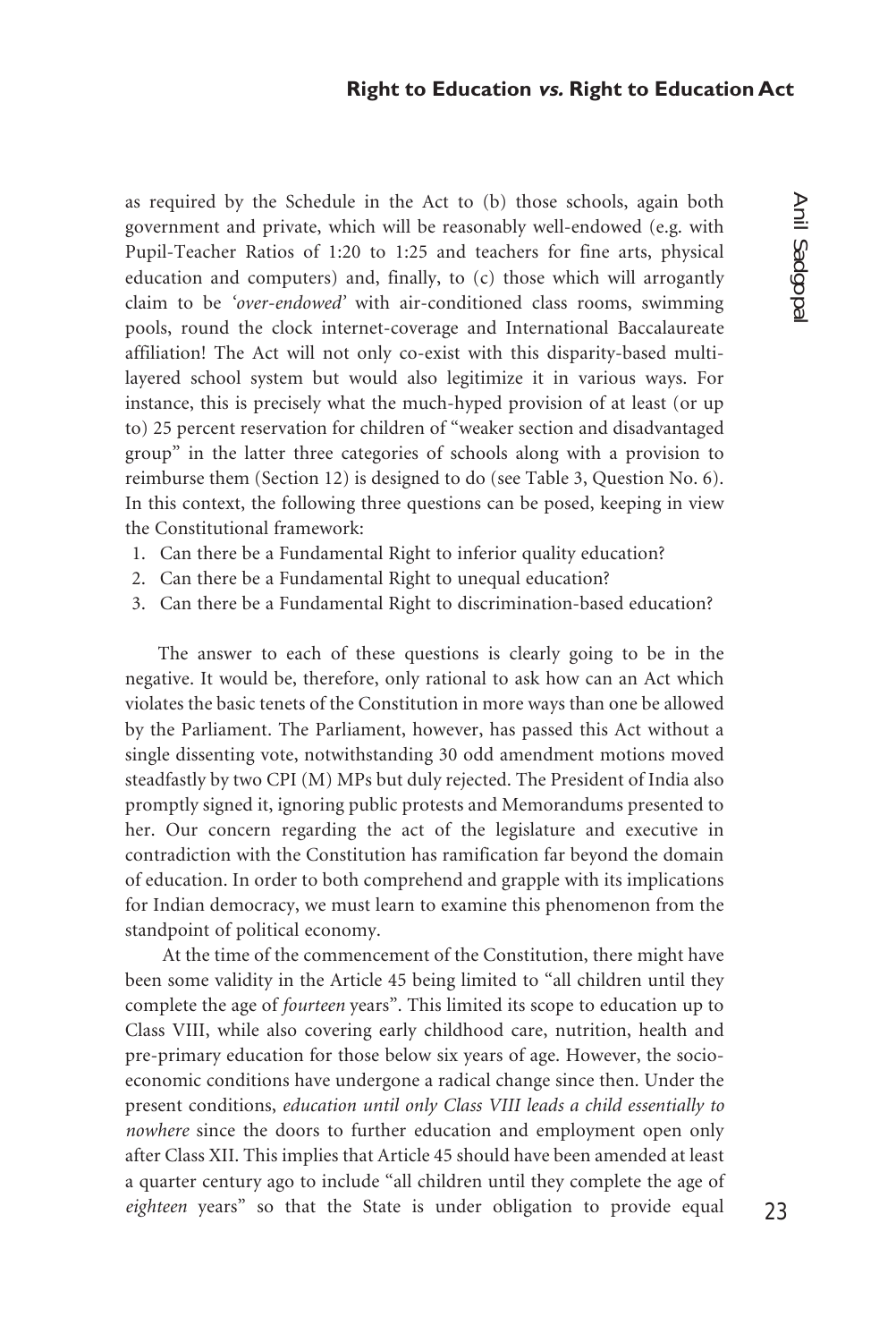opportunity to all children to study up to Class XII. Such an amendment had also become mandatory as per the international covenants like the Convention on the Rights of the Child to which India became a signatory in 1992 wherein "a child means every human being below the age of 18 years." More importantly, the lack of this amendment makes a mockery of the Fundamental Right to social justice under Article 16 since essentially no public employment or appointment worth the name is available without a Class XII certificate. This also constitutes the minimum eligibility for pursuing even vocational courses (including para-medical, computer and ITrelated courses) and those offered by polytechnics, apart from the higher and technical education programmes. It means that the benefits of reservations have been limited since independence to a small section (not more than 10 percent) of SCs, STs and OBCs who have had the opportunity to cross the barrier of Class XII. The exclusion of the majority of poor Muslims from higher education and public employment also needs to be understood in this context as their social status is broadly equivalent to SCs/OBCs (*see* Sachar Committee Report, 2007).

#### **The Question of Mother Tongue and Multi-linguality**

The misconceived language education policy that we follow has a serious impact on the attainment of the Fundamental Right under Article 19 (a) i.e., the Fundamental Right to freedom of speech and expression. Since early 1970s, the language education discourse has been both dominated and distorted by the increasing demand for "English Medium" schools or sections within a school. While the official policies and conditions that led to the demand may be debatable, it is conceded today that all children must have *equal opportunity* to acquire a reasonable proficiency in English, as part of their broader Right to learn other subjects as well. The question we need to address, however, is with regard to the policy framework that is required to achieve the objective. The knee-jerk policy response assumes that learning of 'good' English is best achieved through English medium schools, starting from nursery or kindergarten stage upwards to higher education. Apart from being an entirely unfounded assumption, it fails to take into account the socio-cultural background of the child and how it would affect her capacity to learn through the *medium* of a language (to be distinguished from language as a *subject*), such as English, alien to her cultural ambience. This policy discourse also ignores the global research that reinforces the powerful pedagogic role played by the mother tongue as part of multi-linguality (this may include English too) of the majority of the children in plural societies like ours in acquiring subject knowledge as well as learning languages other than one's mother tongue.11 Basically, the policy makers have failed to come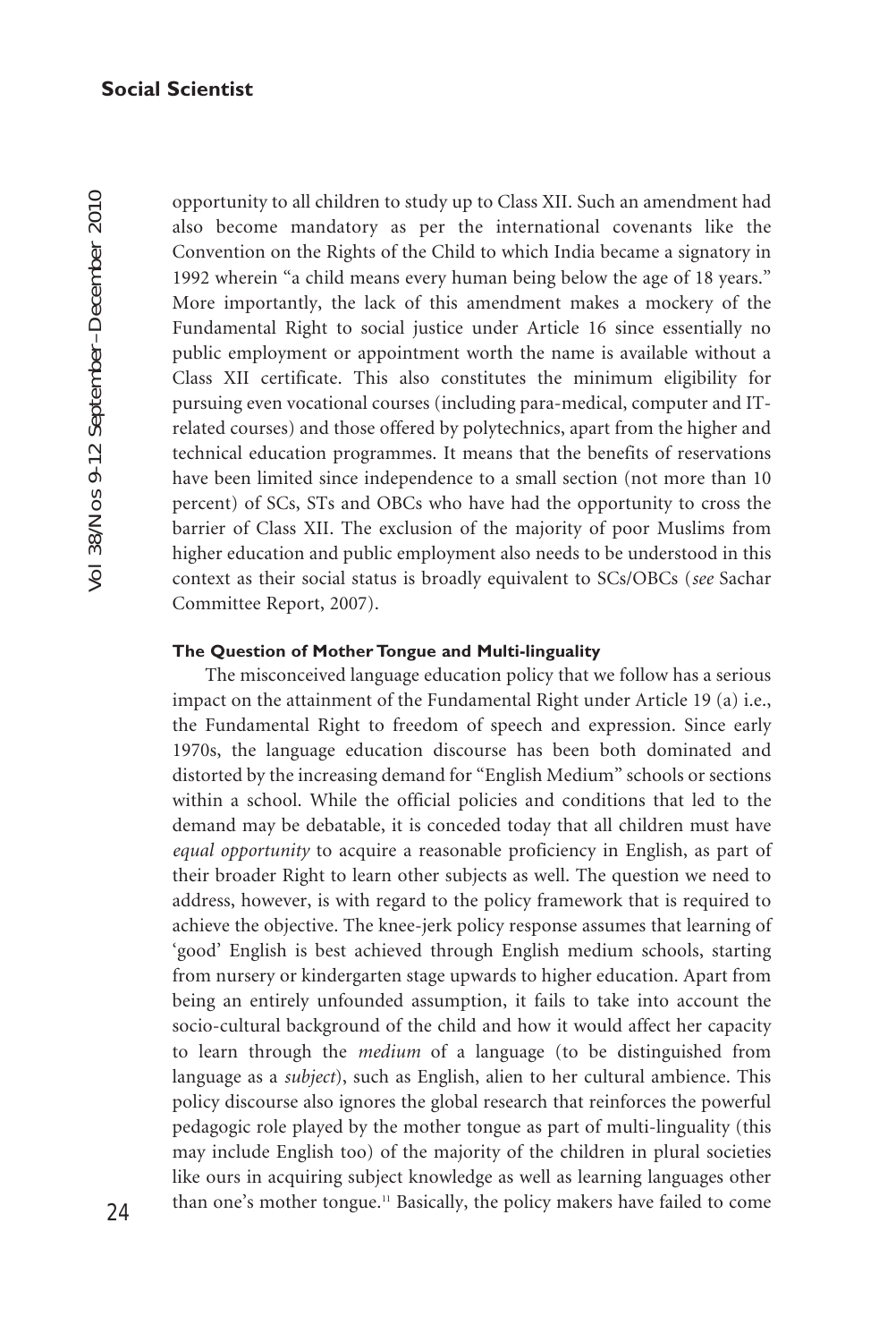to terms with the fact that the most effective way to learn any language (including English) is through the medium of child's mother tongue as a component of her multi-lingual ambience. The consequence of this misconception and lack of a sound policy is the widespread phenomenon of a rapid attrition of the capacity to articulate one's thoughts or ideas. The vast majority of the Indian children grow up in the prevailing multi-layered school system without acquiring the capacity to learn and articulate in either the state language or English and, in the process, losing the capacity to do so in one's mother tongue as well. Apart from violation of Article 19(a), this policy failure has far reaching implications for the survival of India as a democracy as well as a nation that creates, transacts and applies knowledge for social development and public welfare in a society with rich cultural diversity.

# ARTICLE 19(a) IN JEOPARDY

*Policy Framework for Denial of Fundamental Right* to Freedom of Speech and Expression in the Education System 1. Undermining children's languages.

2. Ignoring multi-linguality as a foundation of learning.

3. Destroying mother tongue as a component of multi-linguality.

4. Equating mother tongue with state language.

 $\Delta$ 

Children without identity

!

Children losing capacity to learn, think and create

 $\blacktriangledown$ 

# **LOSS OF RIGHT TO EXPRESS & ARTICULATE AND PARTICIPATE IN DEMOCRACY**

Figure 1

It is in this background that we need to evaluate the implications of the ambiguity introduced in the RTE Act, 2009, as reflected in the provision on the required curricular framework [Section 29 (2) (f)]. It reluctantly promises *"medium of instruction shall, as far as practicable, be in child's mother tongue"*. The law seems to be unaware of the history of denial of mother tongue as a medium of education in India's school system since independence. This has been partly due to confusing the state language as the mother tongue and partly due to the hegemonic practice of imposing the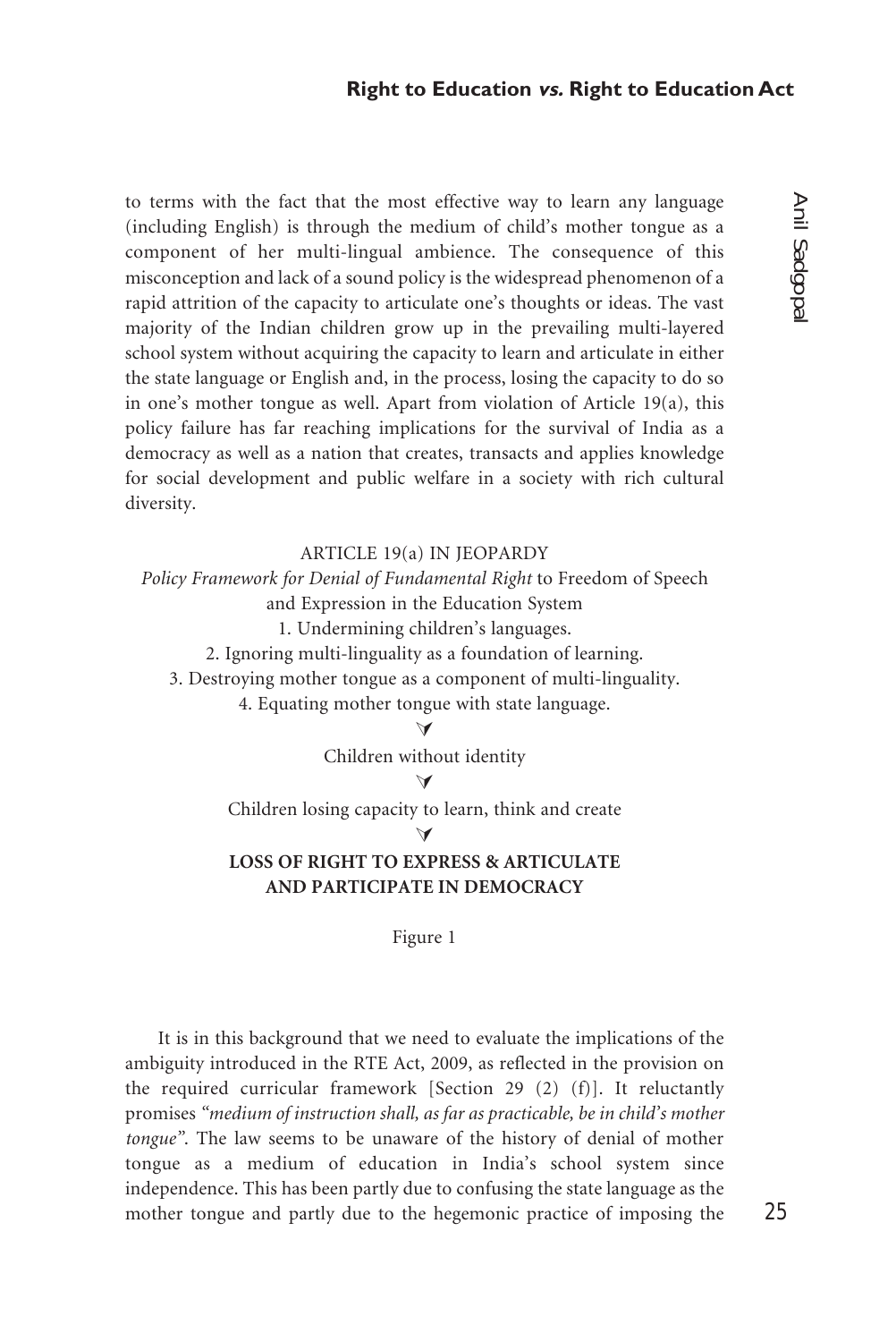Three-Language Formula (NPE-1986, Section 8.7). This is certainly not the place to enter into this complex subject, but it should suffice to state that even when Hindi or the state language is the medium of education, its viability hardly lasts beyond the elementary stage in an environment where there is no policy commitment to make higher knowledge available through the languages of the Eighth Schedule of the Constitution.

No wonder that, during the debate on the RTE Bill in the Lok Sabha on 4 August 2009, the Member of Parliament from the Bodo area of Assam intervened in vain, not once or twice but repeatedly, seeking from the Hon'ble Minister of HRD Kapil Sibal an explanation of how the Bill under discussion would undo the injustice due to continued denial of Bodo medium in the schools in the Bodo area<sup>12</sup>. The pathos in his shrieks, "The Bodo medium of education is now dying... it is a question of the entire Bodo people... Bodo Language has been included in the Eighth Schedule of the Constitution..." apparently could make no impact on the Minister. While making his concluding remarks to the debate, all what the Minister could do was to apparently mumble, "I can never – even if I try – please him." Although the Minister insisted that the Bill is fully consistent with the Constitution, it probably did not occur to the judicial luminary that the Constitution has an Article 350A which makes it obligatory for the State to *"provide adequate facilities for instruction in the mother tongue at the primary stage of education to children belonging to linguistic minority groups..."* This is precisely what the Member of Parliament from the Bodo area was trying passionately to tell the Parliament that the Section 29 (2) (f) of the RTE Bill relating to the issue of mother tongue medium is consistent with neither the Article 350A nor with the Fundamental Right inherent in Article 19 (a). How can then this be viewed as a Bill designed to provide a Fundamental Right to education? On 4 August 2009, the Minister, while concluding the debate in the Parliament, preferred not to answer such an uncomfortable question since his priority on the day was to move the motion for adopting the unjust Bill as part of his much-hyped 100-day agenda!

# **Historic 'Harmonious Construction' by the Supreme Court**

A historic judgment by the Supreme Court of India in 1993 radically transformed the status of Article 45. In its Unnikrishnan Judgment (1993), the Supreme Court ruled that Article 45 in Part IV has to be read in 'harmonious construction' with Article 21 (Right to Life) in Part III of the Constitution, as Right to Life loses its significance without education. The apex Court made the following powerful interpretation:

"It is thus well established by the decisions of this Court that the provisions of Part III and IV are supplementary and complementary to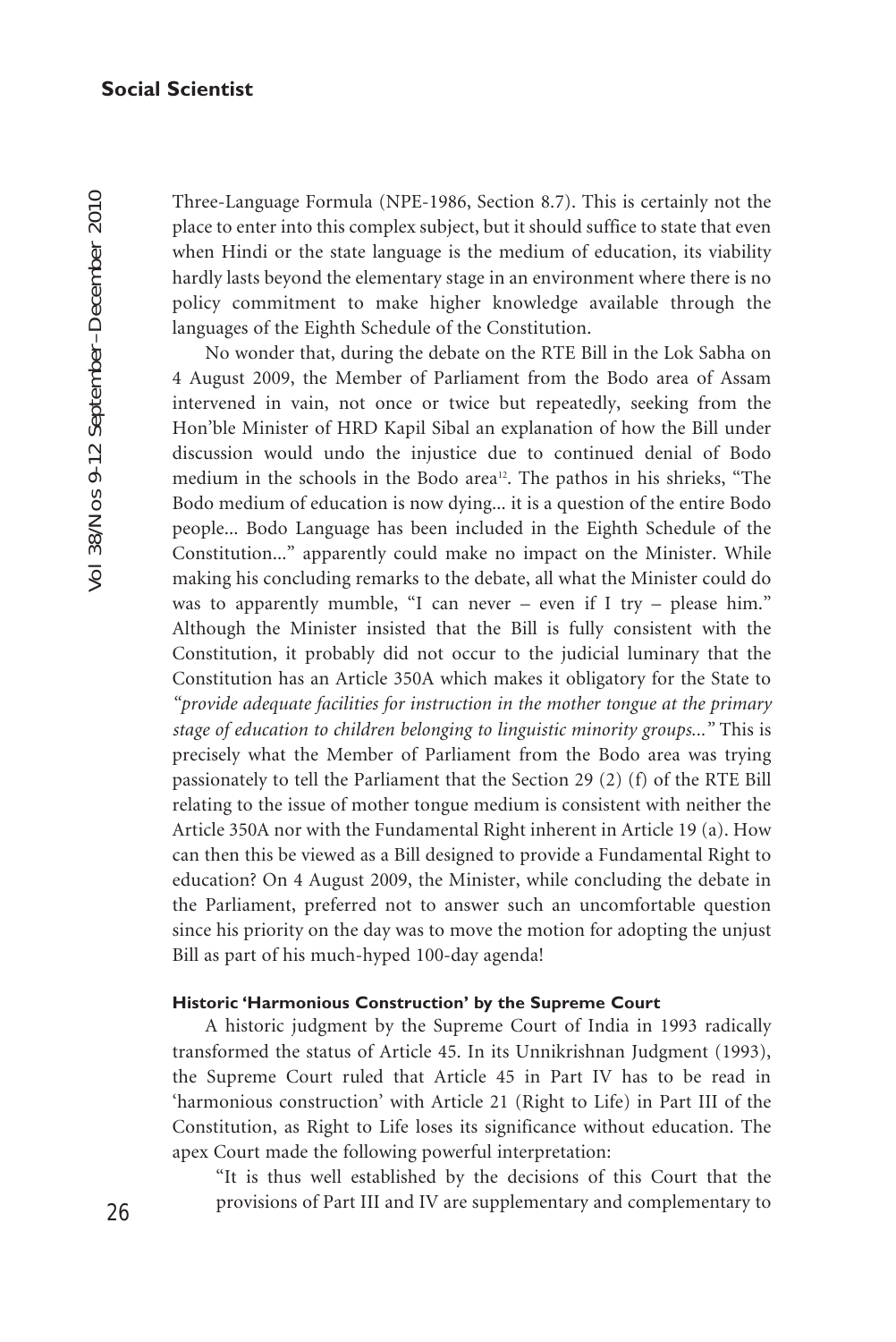each other and that fundamental rights are but a means to achieve the goal indicated in Part IV. It is also held that the fundamental right must be construed in the light of the directive principles."

"...The directive principles form the fundamental feature and the social conscience of the Constitution and the Constitution enjoins upon the State to implement these directive principles.... there is no apparent inconsistency between the directive principles contained in Part IV and the fundamental rights mentioned in Part III.... there is no difficulty in putting a harmonious construction that advances the object of the Constitution<sup>"</sup>

"...The right to education flows directly from right to life..."

Hence, the Supreme Court declared that *Article 45 has acquired the status of a Fundamental Right*. The years that followed have seen how the Indian State allowed the neo-liberal policies to dilute and distort the notion of Fundamental Right emerging from the Unnikrishnan Judgment. We shall shortly examine the deleterious impact of these policies on access to schools and the quality of school education provided therein.

The Unnikrishnan Judgment went a step further. It ruled that the Right to Education continues to exist under Article 41 (Part IV) *even beyond the age of 14 years* but is limited by the State's "economic capacity and [stage of] development". The Constitution is clearly directing the State to envisage the entire sector of education – from kindergarten to higher and professional education in a holistic manner. Any policy to *limit, distort or fragment* this vision of education amounts to a violation of the Constitution of India which represents people's aspirations from the freedom struggle against imperialism!

# **From Unnikrishnan Judgment (1993) to 86th Constitutional Amendment (2002)**

The above historic declaration by the Supreme Court in 1993 made India's ruling class evidently uncomfortable. The central government undertook a series of exercises in the following years designed to extricate itself of the implication of the judgment. The Saikia Committee Report (1997) and the 83rd Constitutional Amendment Bill (August 1997) along with the report of the HRD Ministry-related Parliamentary Committee (November 1997) provide evidence of the clever ways being conceived in order to dilute and distort the concept of the Fundamental Right to education. However, there was public criticism of these attempts.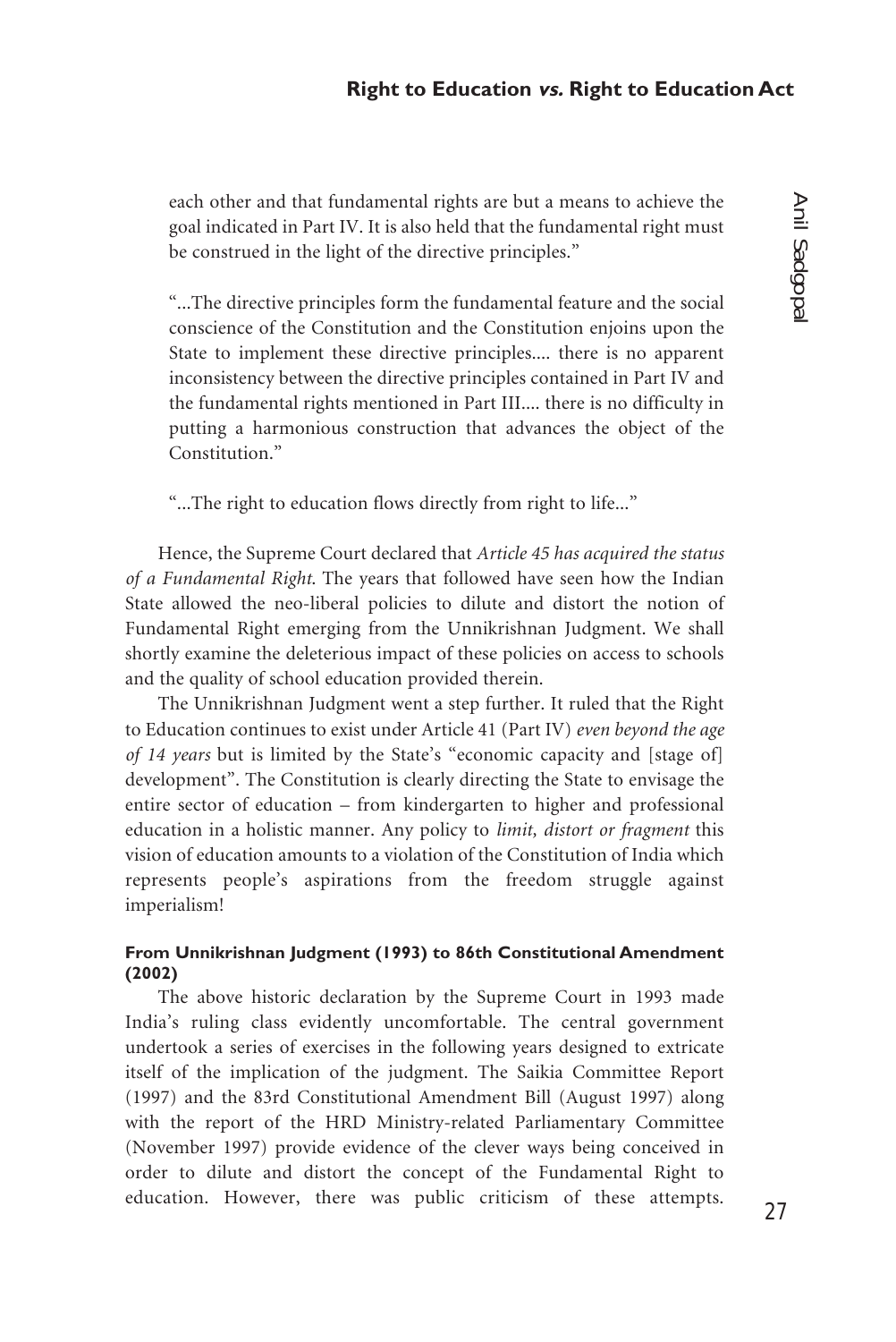Intellectuals, activists and grassroots organizations presented memoranda of their concerns to the Parliamentary Committee and organized public debates engaging leadership of major political parties (e.g. Convention on 'Education as a Fundamental Right' organized by the Central Institute of Education, Delhi University, December 1997)<sup>13</sup>. Sensing this resistance to the neo-liberal assault on the Fundamental Right to education, the entire matter was put in cold storage for the next four years.

In November 2001, the 86th Constitutional Amendment Bill was presented to the Lok Sabha. This Bill, like its predecessor 83rd Amendment Bill, too, was flawed<sup>14</sup>. It was misconceived insofar it (a) *excluded* almost 17 crore children up to six years of age from the provision of Fundamental Right to *free* early childhood care and pre-primary education; (b) *restricted* the Fundamental Right of even the 6-14 year age group by placing a conditionality in the form of the phrase *"as the State may, by law, determine"* in Article 21A; this gave the State the instrumentality to arbitrarily restrict, dilute and distort the Fundamental Right given through Article 21A; (c) shifted the Constitutional obligation towards free and compulsory education from the State to the parents/guardians by making it their Fundamental Duty under Article 51A (k) to *"provide opportunities for education"* to their children in the 6-14 age group; and (d) *reduced*, as per the Financial Memorandum attached to the amendment Bill, the State's financial commitment by almost 30 percent of what was estimated by the Tapas Majumdar Committee in 1999; this was achieved through dilution of norms.<sup>15</sup>

There was widespread public criticism of the anti-people character of the above Bill. A rally of 40,000 people, drawn from different parts of the country, at Delhi's Ramlila Grounds held on the day the Bill was discussed in the Lok Sabha (28 November 2001) demanded radical amendments in the Bill. Several Lok Sabha MPs, cutting across party lines, also criticized the Bill. In public mind, it was becoming clear that the hidden agenda of the Bill was not to accord the status of Fundamental Right to elementary education but to snatch away the comprehensive right that the children up to 14 years of age had gained through the Unnikrishnan Judgment. Ignoring the public outcry, however, a consensus was arrived at among all the political parties of varying ideological backgrounds and the Bill was passed in both Houses of the Parliament without even a single dissenting vote. The aforesaid four flaws in the 86th Constitutional Amendment Act (2002) have since provided the basis for legitimizing the lacunae of the Sarva Shiksha Abhiyan (SSA, 2000) and later of the consequent RTE Act 2009 framed under the Article 21A.

It is noteworthy that the new Article 21A introduced through the 86th Amendment is the only Fundamental Right that has been given *conditionally*. As pointed out above, this Right will be given to the children *"as the State*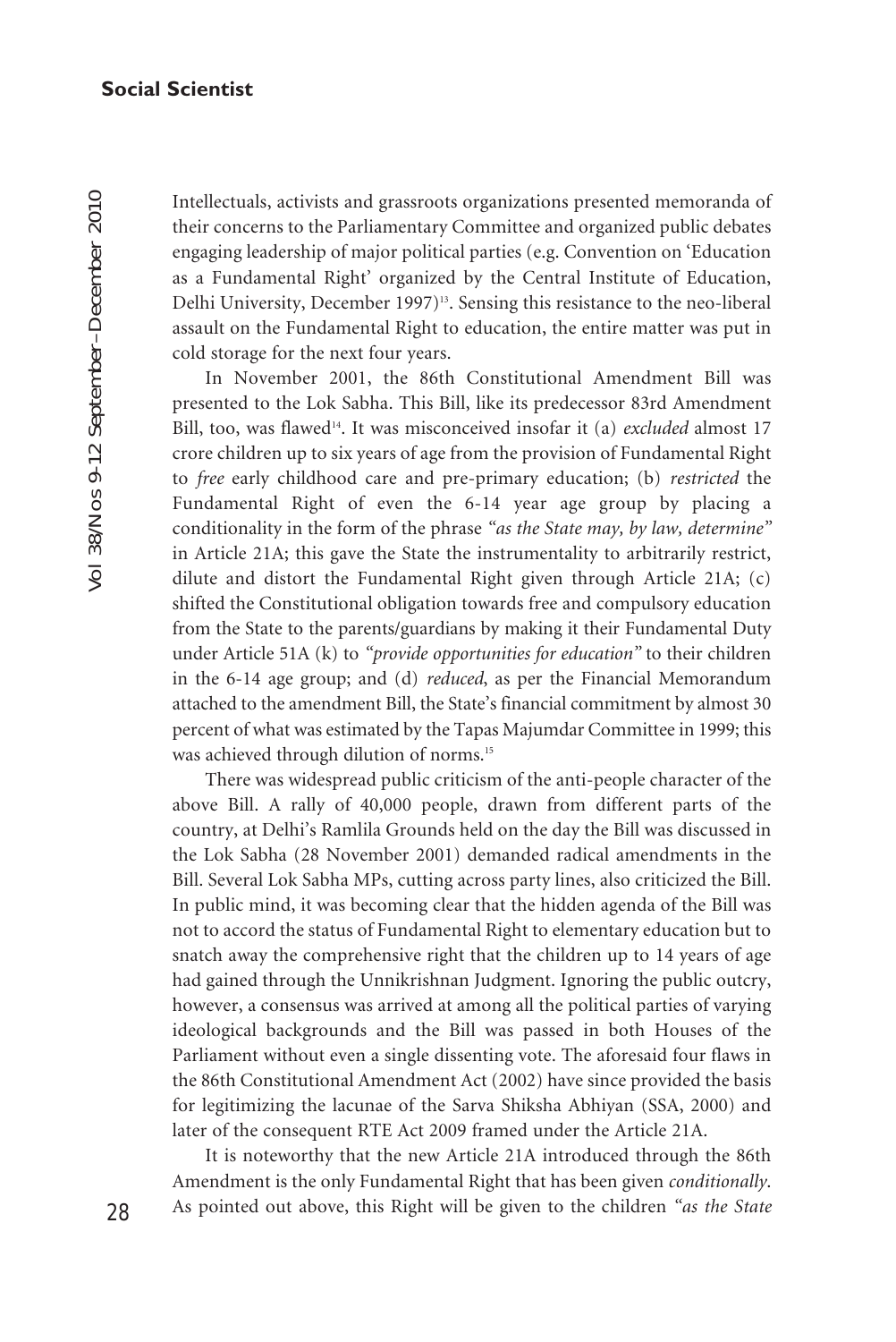*may, by law, determine."* None of the other Fundamental Rights is tied to such a pre-condition. The restrictions that are placed on some of the other Fundamental Rights [e.g. on Article 19(1)] are not comparable in so far those are not organically made a part of the Fundamental Right and thus leave adequate space for the State to decide whether to apply them or not. This difference was noted by none other than Kapil Sibal himself when participating in the debate in May 2002 on the 86th Amendment Bill as a Rajya Sabha Member, then sitting in the Opposition. He declared that this conditionality in Article 21A shall reduce a Fundamental Right to an ordinary statutory right! However, when piloting the RTE Bill as the Minister of HRD in the Rajya Sabha in July 2009 he would talk of his inability to include the children below six years of age in the Bill and guarantee them preprimary education, citing the restrictions placed on him by the same Article 21A which he had criticized seven years earlier. He, of course, would not tell the Parliament that the limitations of Article 21A in no way prevented the government from giving additional guarantees!

Why did it become necessary for the ruling class to incorporate the aforementioned conditionality in Article 21A and then dither for the next seven years – from the regimes of NDA to UPA-I to UPA-II? In order to answer this question, we must examine the major policy shift that has taken place as a result of the adoption of the so-called economic reforms and the neo-liberal agenda being pushed under globalization.

# **World Bank-UN Framework of Education: Examining its Premises**

In March 1990, India signed the *'World Declaration on Education For All'* and *'Framework For Action To Meet Basic Learning Needs'* adopted at the 'World Conference on Education for All: Meeting Basic Learning Needs', held at Jomtien, Thailand under the joint sponsorship of three UN agencies (UNDP, UNESCO & UNICEF) and the World Bank. The twin documents together known as the Jomtien Declaration have since become the chief strategic instrument of the neo-liberal forces in school education. It laid the foundation for the World Bank intervention by advocating international aid for *primary* (not *elementary*) education in the developing countries, making it *'unnecessary'* for them to mobilize resources by re-prioritising national economies. The call for external financing of primary education was part of the IMF-World Bank's Structural Adjustment Programme (SAP) and Social Safety Net. The Social Safety Net Adjustment Credit, however, turned out to be a minimal compensation against the substantial withdrawal of state funding under SAP (see Tables 1a,b in the author's essay cited in Endnote 15). A detailed critique of the Jomtien Declaration is separately available.16

The pre-condition of SAP meant, among other things, that the Indian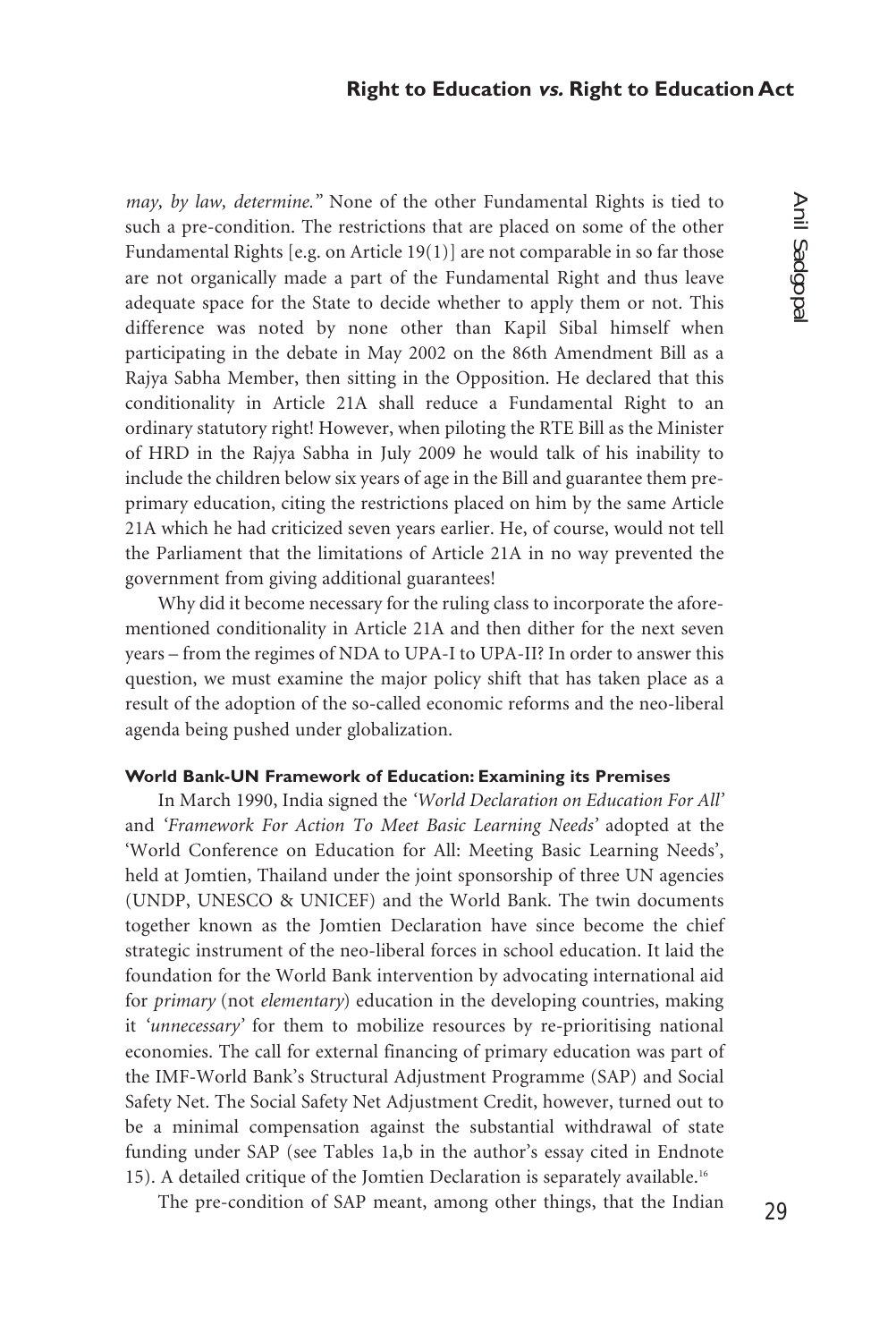government was *obliged to steadily reduce its expenditure on the social sector,* particularly health and education. This was a rather enigmatic pre-condition in a country where the vast majority of the people did not have access to quality health or education. In education, it made even less sense as it was imposed by those powerful capitalist economies, led by the USA, who were *apparently*advocating the much-proclaimed 'Education For All' (EFA) programme along with the move towards the so-called 'Knowledge Economy'. One can't, therefore, avoid asking the question: *What was the hidden agenda?*

The central thesis of the Jomtien Declaration in the Indian context was five-fold, viz.,

- First, the State *must 'progressively' abdicate* its Constitutional obligation towards education of the masses in general and *schoolbased* elementary education (Class I-VIII) in particular, become dependent on external aid even for primary education (Class I-V) and work in partnership<sup>17</sup> with NGOs, religious bodies and corporate houses<sup>18</sup>:
- Second, the people *neither have a human right* as enshrined in the UN Charter *nor a Fundamental Right* to receiving *free* pre-primary and elementary education (from kindergarten to Class VIII) of *equitable* quality as implied either by the Constitution under Supreme Court's Unnikrishnan Judgment (1993) or even the much diluted 86thConstitutional Amendment (2002);<sup>19</sup>
- Third, education is not aimed at building a conscious citizenship for a democratic, socialistic, egalitarian and secular society; instead, it is *synonymous with literacy-numeracy and life skills* (mostly confined to sexual behaviour) required for social manipulation, mind control and regimentation for advancing the market economy;
- Fourth, the school system may comprise parallel layers of inferior quality education for various sections of society, thereby becoming *a multi-layered school system*; this conception will directly amount to denial of quality education to the under-privileged masses lacking capacity to pay<sup>20</sup>; and
- Fifth, *education is a commodity* that can be traded in the global market and offered for WTO negotiations.

The Jomtien Declaration dominated policy formulation and educational planning in several developing countries throughout the 1990s. A decade later, the Dakar Framework (2000) further elaborated and reinforced the basic premises of the Jomtien Declaration. The Indian government kowtowed to continue the neo-liberal agenda. As the World Bank-sponsored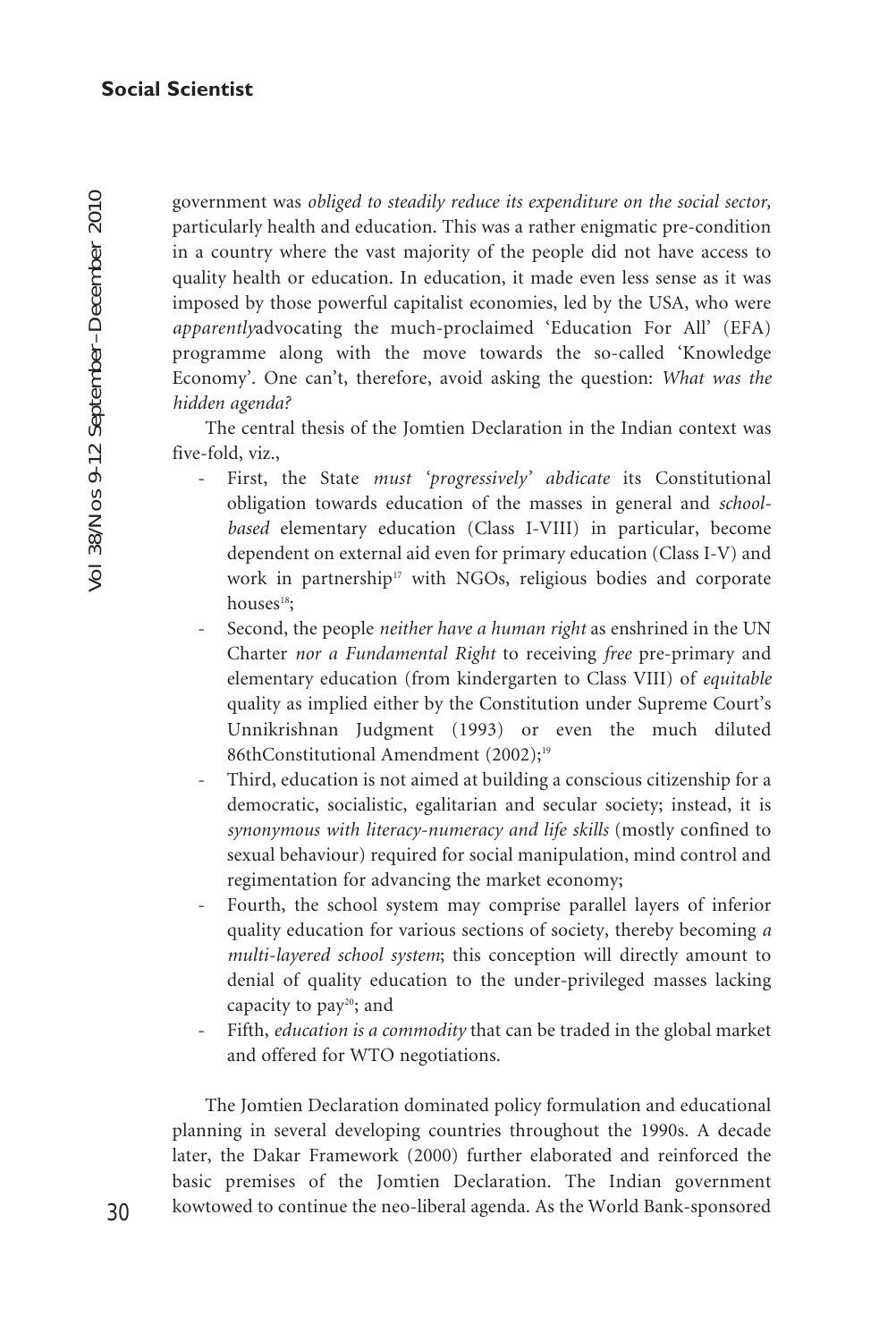District Primary Education Programme (DPEP), started in India in 1993, was about to end within the next 3-4 years, this implied that *the Indian government was ready to carry forward the DPEP package, along with its lacunae and failures, into the then emerging Sarva Shiksha Abhiyan (SSA)***,**thereby ensuring that the neo-liberal framework will continue to determine the future policies.

Here is a comparative presentation of India's Constitution and the Jomtien Declaration with regard to the goals, concept and scope of education under the two frameworks. (see Table 2)

At the September 2000 Millennium Summit, the IMF-World Bank, along with the Organization for Economic Co-operation and Development (OECD) and the UN agencies, devised a set of eight Millennium Development Goals (MDGs). In line with the Jomtien-Dakar Framework, one of the eight goals directly relating to education reiterates the agenda of "achiev[ing] universal primary education." The comparison between the Constitution and the Jomtien Declaration presented here equally applies to the MDGs, if not even more. Yet, the Indian government has circumscribed educational planning and financial allocations within the highly diluted norms set by the MDGs, as indicated below:

"....it is imperative to give good quality elementary education to all children in the age group of 6 to 14 years. Policies and programmes in this direction are also necessary for honouring the *country's commitment to the 'Millennium Development Goals' and 'Education For All'...* for increasing public expenditure on education to 6 per cent of GDP and for universalizing elementary education at the national level. (emphasis added)"21

What is worse is the stance of the internationally funded and high profile NGOs who are eager *to substitute the EFA-MDG framework in place of the conceptually far more powerful founding document of the Indian Republic* !

## **Structural Adjustment: The Hidden Agenda of Privatisation**

What the country needed in 1991, when the New Economic Policy was announced, was a firm resolve to first rapidly fill up the *cumulative gap* resulting from continued underinvestment since the Kothari Commission (1966) and then maintain the investment level of 6 percent of GDP. To be sure, this was just about beginning to take place, as is evident by the steady rise in educational expenditure as percentage of GDP soon after the 1986 policy, as a result of the public pressure (see Fig. 2 below). Yet, what the World Bank persuaded the Indian State to do in the 1990s was precisely the opposite. The long-awaited *agenda of systemic transformation* in education in the 1986 policy, though only partial and hesitant, *was given up after 1991 and*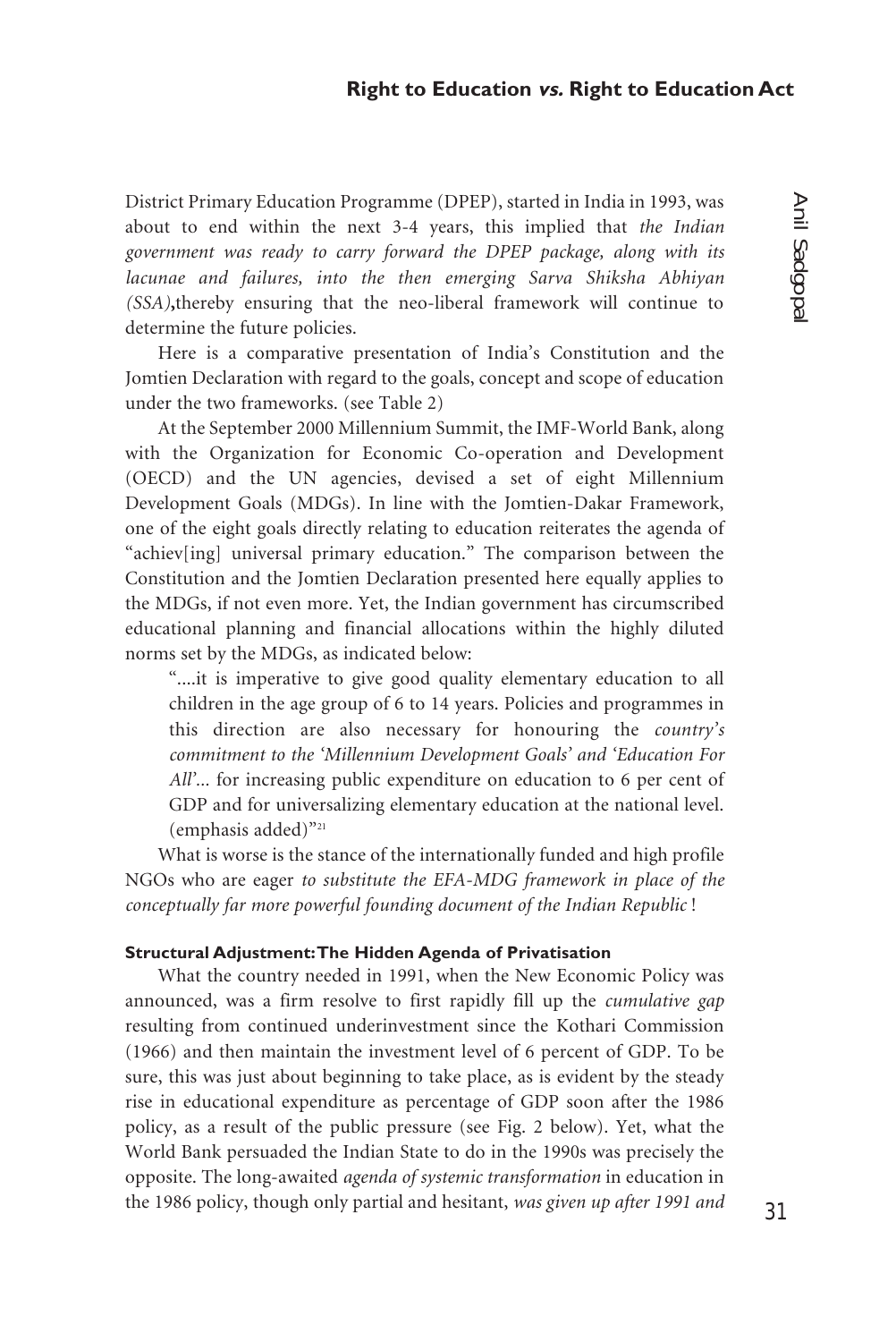Vol 38/Nos 9-12 September–December 2010 Vol 38/Nos 9-12 September-December 2010

| Table 2<br>A Comparison of the Constitution of India with the World Bank-UN's<br>Jomtien Declaration With Regard to Education As Fundamental Right                                                                                                                                                                                                                                                               |                                                                                                                                                                                                                                                                                                                    |  |
|------------------------------------------------------------------------------------------------------------------------------------------------------------------------------------------------------------------------------------------------------------------------------------------------------------------------------------------------------------------------------------------------------------------|--------------------------------------------------------------------------------------------------------------------------------------------------------------------------------------------------------------------------------------------------------------------------------------------------------------------|--|
| CONSTITUTION OF INDIA(1950)                                                                                                                                                                                                                                                                                                                                                                                      | World Bank - UN JOMTIEN<br>DECLARATION(1990)                                                                                                                                                                                                                                                                       |  |
| Elementary Education of 8 years guaranteed.                                                                                                                                                                                                                                                                                                                                                                      | Basic Education limited to Primary Education<br>of 5 or less years.                                                                                                                                                                                                                                                |  |
| Children up to 14 years of age have a<br>Fundamental Right to education, including<br>those below six years of age; the Right<br>continues to exist under Article 41 even<br>beyond the age of 14 years but is limited by<br>the State's "economic capacity"<br>(Supreme Court's Unnikrishnan Judgment,<br>1993). All sectors of education -<br>kindergarten to higher/professional-<br>envisioned holistically. | Only a <i>symbolic reference</i> to Fundamental<br>Right in the Preamble and that, too, limited<br>to 6-11 year age group children; early<br>childhood care and pre-primary education<br>included in the scope of Basic Education,<br>though not as a universal entitlement $-$ a<br>myopic and fragmented vision. |  |
| Guarantee of free education.                                                                                                                                                                                                                                                                                                                                                                                     | No reference to free education.                                                                                                                                                                                                                                                                                    |  |
| Education aimed at building citizenship for a<br>democratic, socialist, egalitarian, just and<br>secular society.                                                                                                                                                                                                                                                                                                | The definition of Education as "basic<br>learning needs" allows its reduction to<br>literacy-numeracy, life skills and<br>behaviourism.                                                                                                                                                                            |  |
| The State is obliged to ensure reprioritisation<br>of internal resources in order to provide for<br>education.                                                                                                                                                                                                                                                                                                   | State's obligation substituted by external<br>assistance and <i>partnership</i> with NGOs,<br>religious bodies and the corporate capital.                                                                                                                                                                          |  |
| Equality in and through education in all its<br>dimensions.                                                                                                                                                                                                                                                                                                                                                      | Equality normally limited to "opportunity to<br>achieve and maintain an acceptable level of<br>learning."                                                                                                                                                                                                          |  |
| Guarantee of education of equitable quality<br>- a Common School System based on<br>Neighbourhood Schools implied.                                                                                                                                                                                                                                                                                               | No such guarantee – allowing space for a<br>multi-layered school system of inferior<br>parallel layers.                                                                                                                                                                                                            |  |

*replaced by a set of un-researched, untested and arbitrary schemes or projects* assisted and sponsored by the World Bank, UN agencies and a host of other international agencies. The undeclared but operative strategy in such schemes and projects was to *let the vast government education system (from schools to universities) starve of funds and, consequently, deteriorate in quality*. As the school quality would decline, resulting in low learning levels, the parents, even the poor among them, would begin to withdraw their children from the system. A sense of exclusion from the socio-economic and political space would prevail.

When the children are either *'pushed out'of the schools or decide to 'walkout'* protest against the poor quality and irrelevance of education (*no child*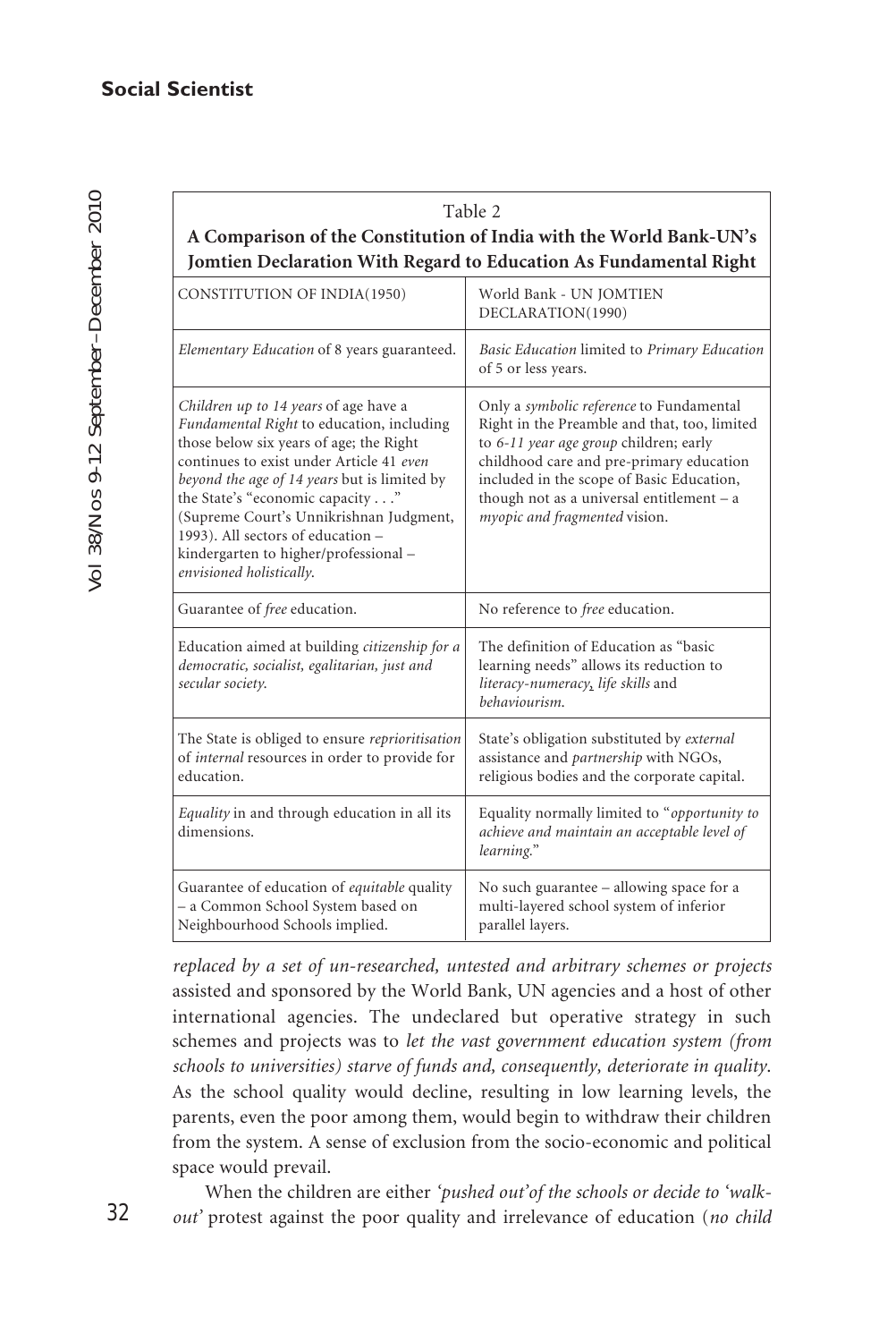*ever drops out,* the official or World Bank claims notwithstanding!), two possibilities would emerge. First, low fee-charging unaided private schools (recognized or unrecognized) would mushroom to meet the new demand. Second, the government would have an *alibi* for closing down its own schools. The consequent low enrolment in government schools would be claimed as the ground for declaring them 'unviable'. The school campuses could then be converted into commercial ventures such as the fee-charging elite private schools or the shopping malls, especially in urban areas, as is the emerging phenomenon all over the country. Yet, closure of government schools would be unabashedly termed "rationalization" of the school system in the official reports<sup>22</sup>.

Let us summarise the hidden agenda of privatisation. The World Bank-UN strategy essentially comprised three sub-strategies, viz.,

- i) convert the school system into a multi-layered system with several inferior quality parallel layers;
- ii) dilute norms and standards in the government schools pertaining to infrastructure and other such essentials of quality education (see endnote 15); and
- iii) close government schools under the pretext of 'rationalization'.

# **Impact of World Bank's Policies on the Education System**

The following *retrogressive* policy changes relating to the entire education system (including secondary and higher and technical/professional education) under the influence of the World Bank-UN intervention may be listed:

#### **A. General and Conceptual Impact**

- i) The goal of education excludes building a democratic, egalitarian, just, secular and enlightened society. Instead, education has become an instrument for only improving productivity, promoting consumerism and establishing market control over knowledge and the public mind such that every human being becomes a 'useful' resource for the global capital.<sup>23</sup>
- ii) Knowledge is not a heritage of humankind meant for optimizing human welfare but a saleable commodity for profit, subjugation and hegemony in the hands of the capitalist class.
- iii) Educational development is not guided by the framework of either Universal Human Rights or Fundamental Rights under the Indian Constitution but by the global market framework.
- iv) Democratic structures of policy formulation and decision-making are either being by-passed or dismantled altogether.<sup>24</sup>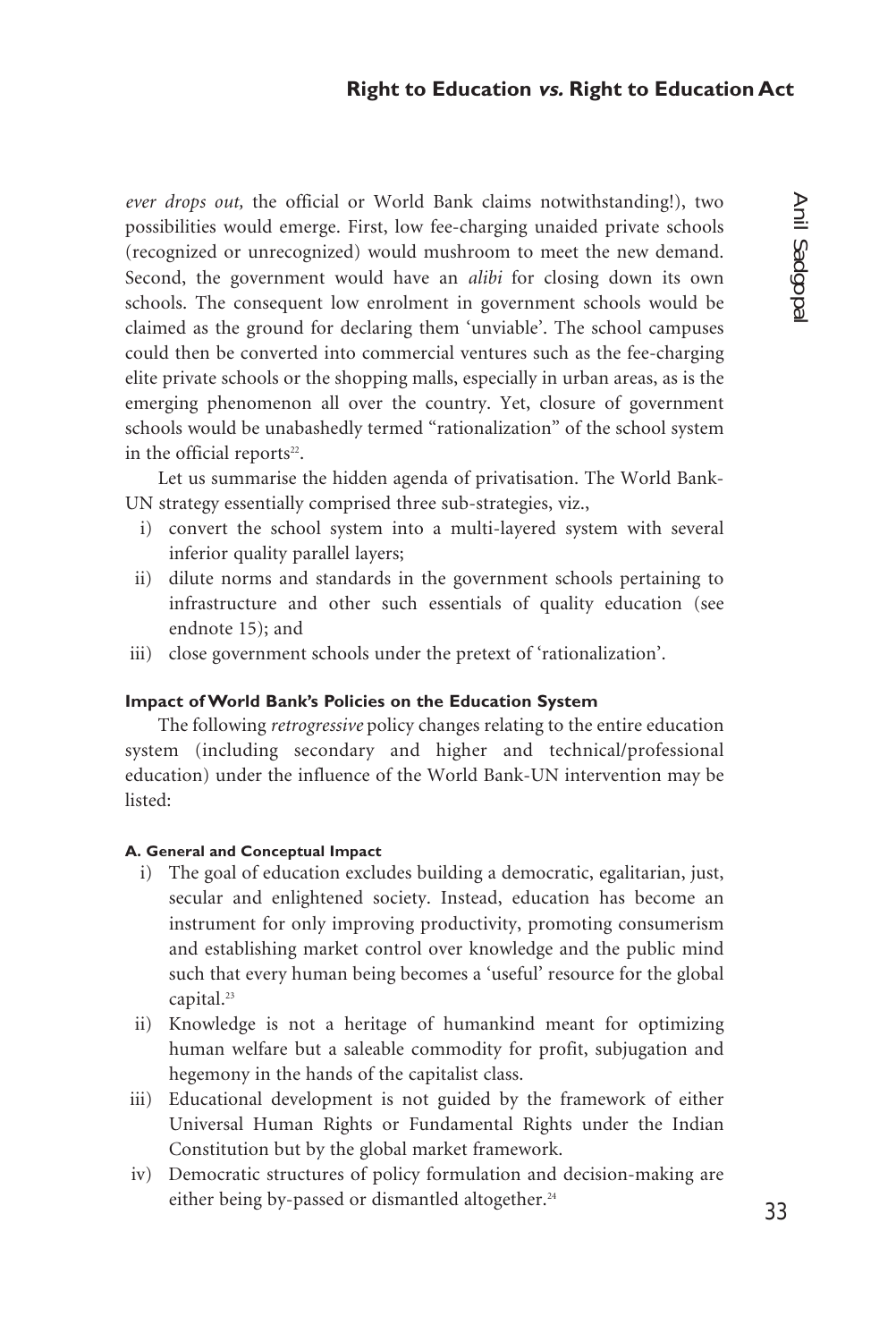- v) The State is steadily abdicating its Constitutional obligation towards education and letting market become the unregulated "service provider" of education from pre-primary to higher and technical/ professional levels.
- vi) Schools, colleges and universities are becoming "service providers" and students their "consumers". In this "Provider-Consumer" relationship, every student must eventually pay "user charges" which implies payment of the full cost of the "educational service".
- vii) In contradiction of the Constitution, education of equitable quality is no more the objective of educational planning. Instead, the quality of education shall be determined by the paying capacity of the student.
- viii) A common space for children from culturally diverse and economically disparate backgrounds to socialize and grow together is no more considered either desirable or feasible. This shift violates the logical foundation of publicly funded free and quality education system that has been the basis of capitalist development of the advanced countries.
- ix) Using the questionable rate of return theory, primary (or elementary) education is juxtaposed against higher education while allocating public funds. This undervalues as well as negates the critical role of higher education in creation and transaction of knowledge, thereby making developing countries dependent on the advanced countries for their 'knowledge economies'.
- x) In higher education, only those disciplines will be supported through public funding which, at present, do not have any market value. The disciplines which have a market value shall receive no public support whatsoever as the market is expected to promote such disciplines. This implies that profit will determine the character of knowledge.
- xi) Jomtien Declaration's insistence on developing only "observable and measurable targets" have been used to trivialize the goals of education and distort the curriculum, pedagogy and testing in violation of the spirit of the Constitution. This behaviourist prescription reflected in the MLLs is what has adversely impacted upon DPEP and SSA.
- xii) In the name of social participation, the Jomtien Declaration has provided for the State to 'devolve' responsibility to NGOs, private companies and even religious bodies.<sup>25</sup> Keeping in mind the funddriven nature of NGOs, profit-motivation of corporate houses and rising religious fundamentalism, this stance of the Jomtien Declaration has dangerous implications.

# **B. Specific Impact On School Education**

i) A multi-layered school system is being built-up through a *series of*

34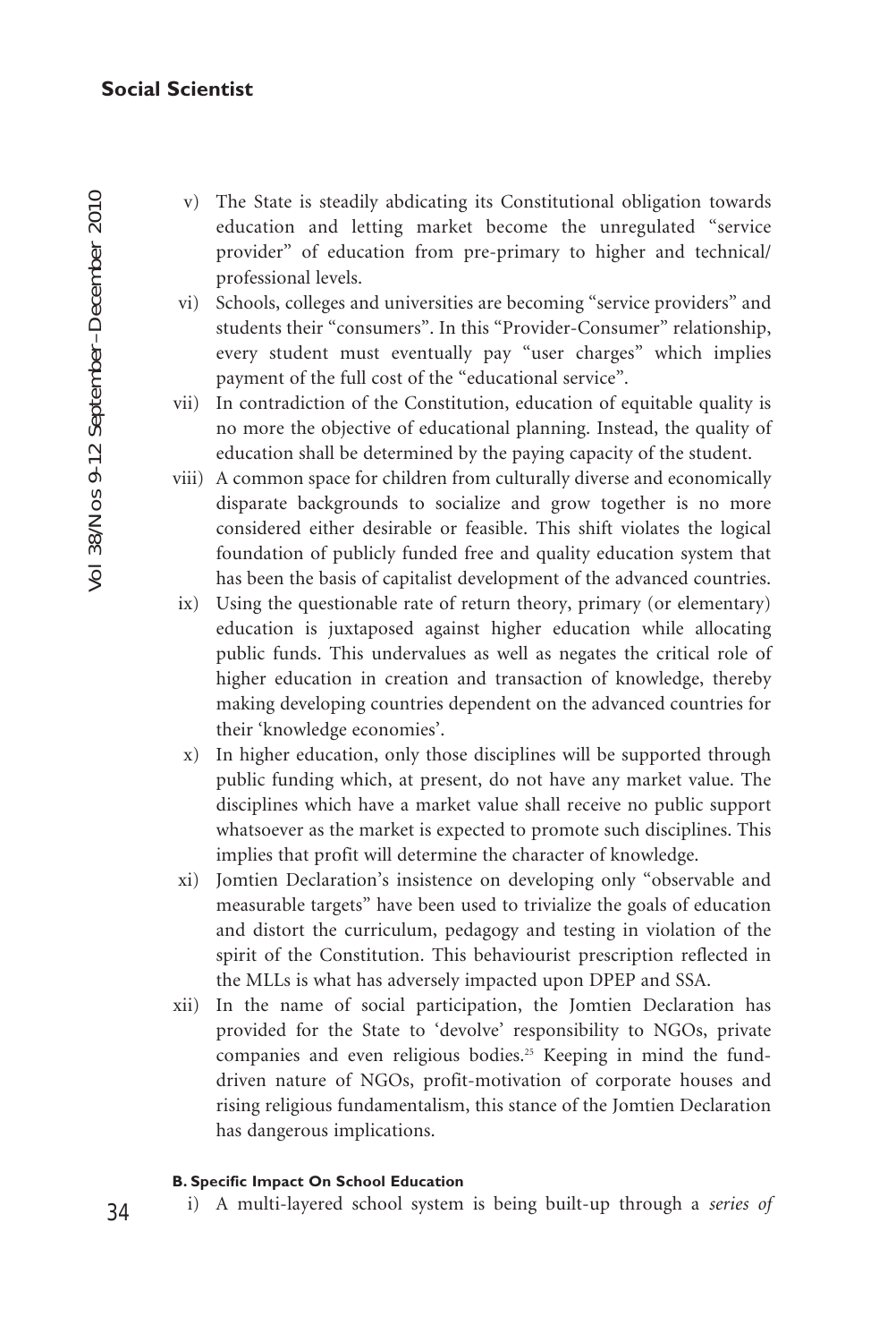*arbitrary and short-lived schemes and projects* instead of building a publicly funded Common School System functioning through Neighbourhood Schools.26

- ii) The public expenditure on education as percentage of GDP has been declining steadily since 1990, except for a two-year period from 1999- 2001 (Fig. 2). The level of expenditure as percentage of GDP in 2005-06 was as low as it was before the 1986 policy. This decline took place *despite the levying of 2% educational cess<sup>27</sup> by the UPA government and almost one-third of funds for SSA coming from international agencies, including the World Bank.* Clearly, the SAP displaced both the 1986 policy and UPA's National Common Minimum Programme which had resolved to raise educational expenditure to at least 6 percent of GDP.
- iii) In Fig. 2, attention is drawn to the rise of educational expenditure as percentage of GDP during the two-year period of 2006-08 – i.e., roughly from 3.5 percent of GDP to 3.7 percent. This rise is definitely not due to any rise in expenditure on SSA (i.e., elementary education), as from 2007-08 to 2010-11, the central government allocations for SSA *declined in absolute terms* (taking annual inflation into account). Even the 'landmark' RTE Act, 2009 did not lead to any rise in the SSA allocation in absolute terms in 2010-11. The rise noted above during the 2006-08 period, therefore, can be explained on the following three grounds:
- a) Increasing the number of seats (along with all the contingent facilities including faculty) for the upper castes in professional institutions as a compensatory measure for the reservations provided to OBCs in these institutions (cf. Moily Committee's recommendations);



# EDUCATIONAL EXPENDITURE AS % OF GDP

[Source: Analysis of Budgeted Expenditure on Education for Various Years, Ministry of HRD, Govt. of India]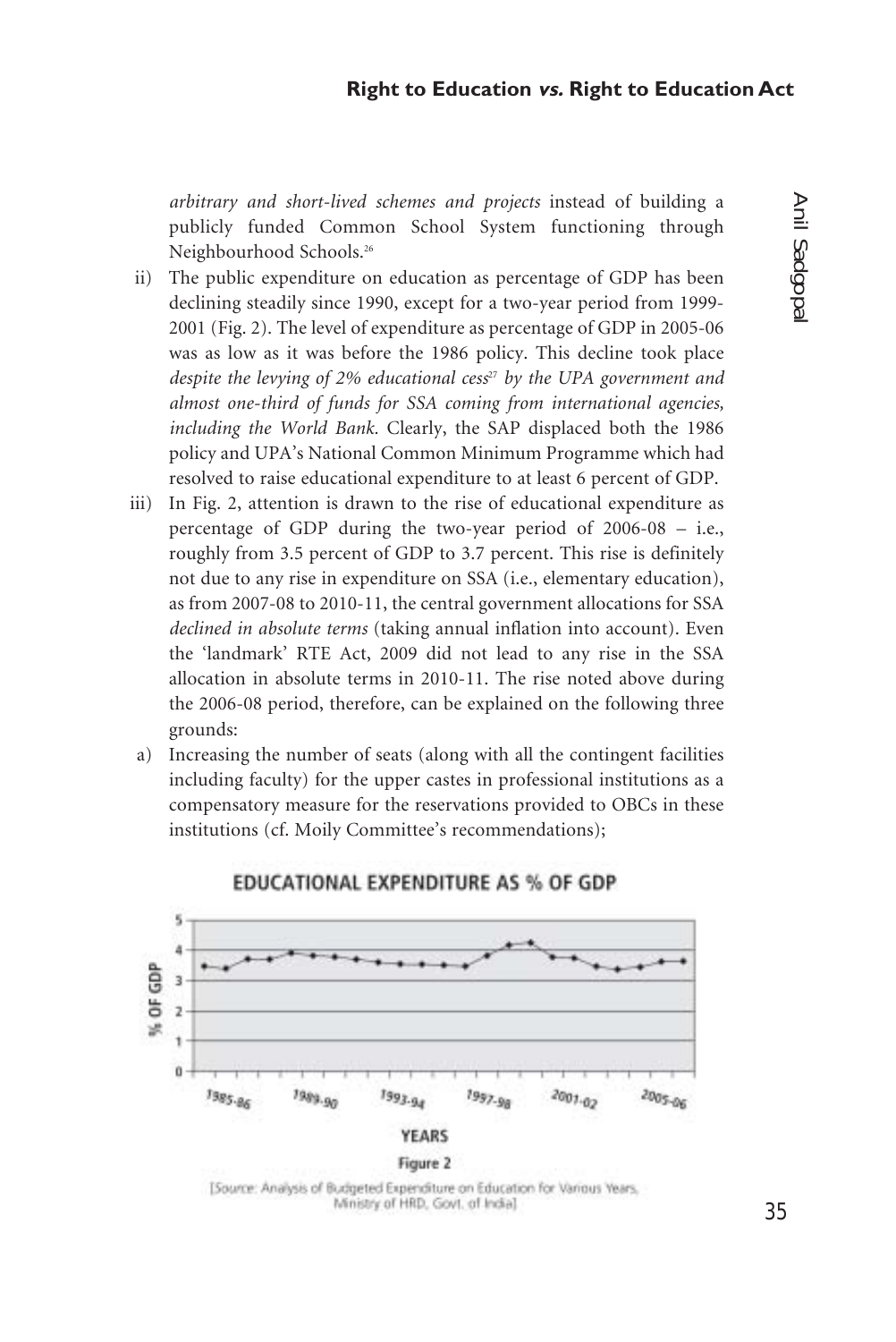- b) Providing for a set of high profile central universities, IIT, IIMs, IIITs and IISERs for the selected elite to serve the global market while the majority of higher educational institutions shall continue to be in poor shape due to paucity of funds; and
- c) Opening 6,000 model higher secondary schools (2,500 of which shall be in PPP mode) for the selected few at the Block-level (a continuation of the Navodaya Vidyalaya model) without ensuring education of equitable quality for all at the secondary level.

Interestingly, *the aforementioned rise exposes the so-called 'inclusive' agenda of the XI Plan wherein only those will be included whose inclusion will be in the interest of the neo-liberal capital and the global market.*

- iv) Declining public expenditure in school education implies gradual deterioration of infrastructure, poor pupil-teacher ratio, attrition of curriculum, lack of textbooks and teaching aids and also fall in the standards of teacher training institutions. This will predictably result in low learning levels which the World Bank and internationally funded NGOs (see PRATHAM's ASER Report, Mumbai, January 2006) have promptly documented as if they were waiting for the evidence of poorly functioning government schools to appear.<sup>28</sup> This deterioration in the quality of government schools provides the essential groundwork for privatization and commercialization of school education.
- v) In order to promote privatization, the government resists public pressure for legislative action to set minimum norms and standards or for instituting credible systemic reforms in the government schools. This must be the logic behind the central government's considerable delay in passing the law for implementing Fundamental Right to education as required under Supreme Court's Unnikrishnan Judgment (1993) or even the diluted Article 21A of the 86th Amendment. The norms and standards proposed in the Schedule of the RTE Act are a major compromise with the quality of education – not an unsurprising consequence of World Bank's neo-liberal assault.<sup>29</sup>
- vi) The existing school regulation laws are being gradually diluted or withdrawn all together, as also implied in the RTE Act wherein the duties of the State do not include regulation of the fee structure and other aspects of the functioning of private schools.
- vii) In the case of urban government schools, located on land carrying high market value, a policy of Public-Private Partnership is already in place in order to transfer their assets to the private capital, even without waiting for the pretext of deterioration of their quality and consequent fall in enrolment.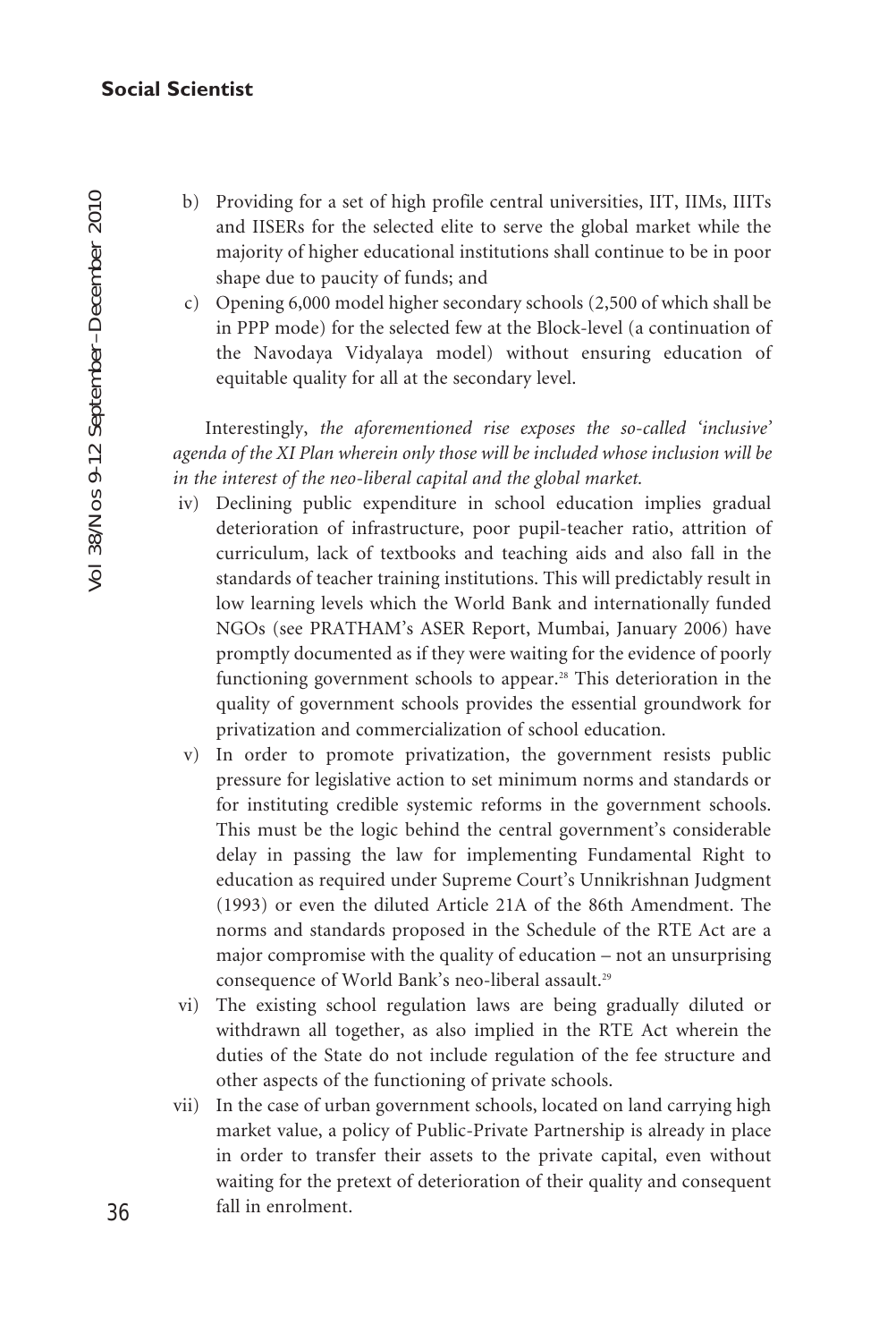- viii) Primary Education of five years or less is increasingly being viewed as the desired end objective for the children of the masses and this should replace Elementary Education of eight years, though guaranteed under the Constitution, to be followed by skill development courses for serving the global market. This is indeed the basis of the latest high profile national mission for skill development designed to make India a *major supplier of skilled but uncritical and subservient "Foot Soldiers" for the global market.*
- ix) Only those children who are either high 'performers' or 'achievers' in competencies needed by the market or those whose families can afford the cost of education shall be allowed to proceed beyond primary education. For the rest, access will be confined to vocational skills so that they can serve the needs of a hierarchically controlled marketdriven economy. The XI Plan proposal of setting up 6,000 model schools is precisely in fulfillment of this purpose, so that the high 'performers' or 'achievers' from among the poor could be identified by screening and then honed for the global market.<sup>30</sup>
- x) Parallel layers of education of varying quality shall be the only educational facilities provided to more than half of India's children. SSA, patterned after World Bank's DPEP, is designed to achieve this purpose.
- xi) Public-funded teacher training institutions are being allowed to deteriorate and be replaced by private institutions. Well trained teachers shall be available only for either the elite government schools (e.g., Central Schools) or expensive private schools. Regular trained teachers in government schools shall be replaced by 'para-teachers'. This, too, is the guiding theme of SSA. The successive financial estimates for implementing the the RTE Act are based on this logic, providing for para-teacher salaries.<sup>31</sup>
- xii) Programmes like Bridge Courses and 'Back-to-School Camps', as provided for in SSA, shall be encouraged for the present as sops for the masses, even though they hardly provide access to functioning schools.
- xiii) In the name of 'English-medium' schools, the majority of the children will be deprived of the power to articulate their thoughts in either their mother tongue or English, thereby resulting in lack of subject knowledge, critical thinking, creativity and, therefore, also general democratic consciousness (see Fig. 1 above). Given the inferior quality education, the only option for them will be to acquire some marketable vocational skills and join the hierarchically exploited skilled work-force in the global market.
- xiv) Those who manage to cross the barrier of senior secondary education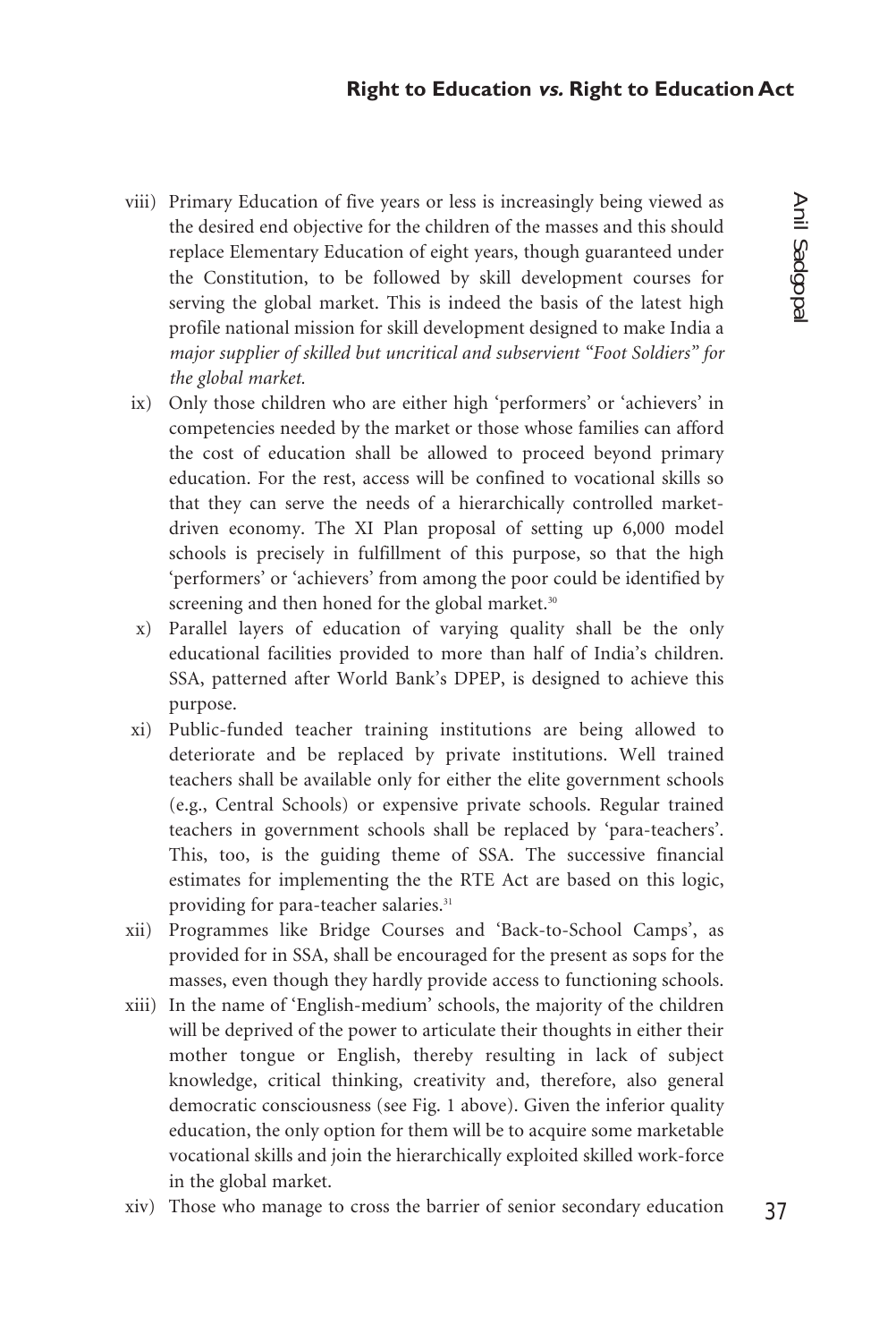will be able to access higher and technical/professional education in private institutions only with bank loans subsidized through public funds. This is yet another camouflaged form of PPP. In order to be able to return the loan following completion of education, these specially selected 'high achievers', too, will be compelled to mechanically contribute to corporate growth without ever being able to reflect upon the contribution they would be making to enhance the capacity of the neo-liberal capital in order to further exploit the global resources. The market objective of having an 'intellectually vibrant, creative and technologically competent' elite segment of society but entirely subservient, regimented and ideologically co-opted could not have been better achieved!

- xv) Parallel institutional structures for financing and managing education are being created *outside* the government such that the State's role may be made superfluous.<sup>32</sup>
- xvi) Using the rhetoric of decentralization and 'community' participation, the legitimate functions of the government are being hurriedly 'devolved' to the Panchayati Raj Institutions and other local bodies without ensuring that (a) the government's obligation for adequate financing of education is fulfilled; (b) the local bodies have the necessary vision, administrative acumen or the legal powers to meet even the minimum challenges; and, more importantly, (c) the casteridden, patriarchal and generally retrogressive character of these bodies will not be counter-productive. While resisting legislation to guarantee Fundamental Right to education of equitable quality and to institute a Common School System, the State shall have no hesitation whatsoever to legislate to transfer its Constitutional obligations to the local bodies for which World Bank shall make available both direct and indirect funding. The real agenda behind all this is to dilute the role of the State and to enable the local bodies to *directly* negotiate and sign MoUs with World Bank. An identical process has already begun in several states by paving the way for privatization of natural resources like land, forest and water. The next is the turn of about one million government schools when the local bodies in urban/rural areas shall be persuaded by the World Bank to transfer their assets for privatization.

# **The Neo-Liberal Act**

The above historical overview and the comprehensive perspective of the neo-liberal economic order impacting upon India's education policies since the early 1980s provides us with an analytical framework for deciphering the ways in which Fundamental Right to education was being increasingly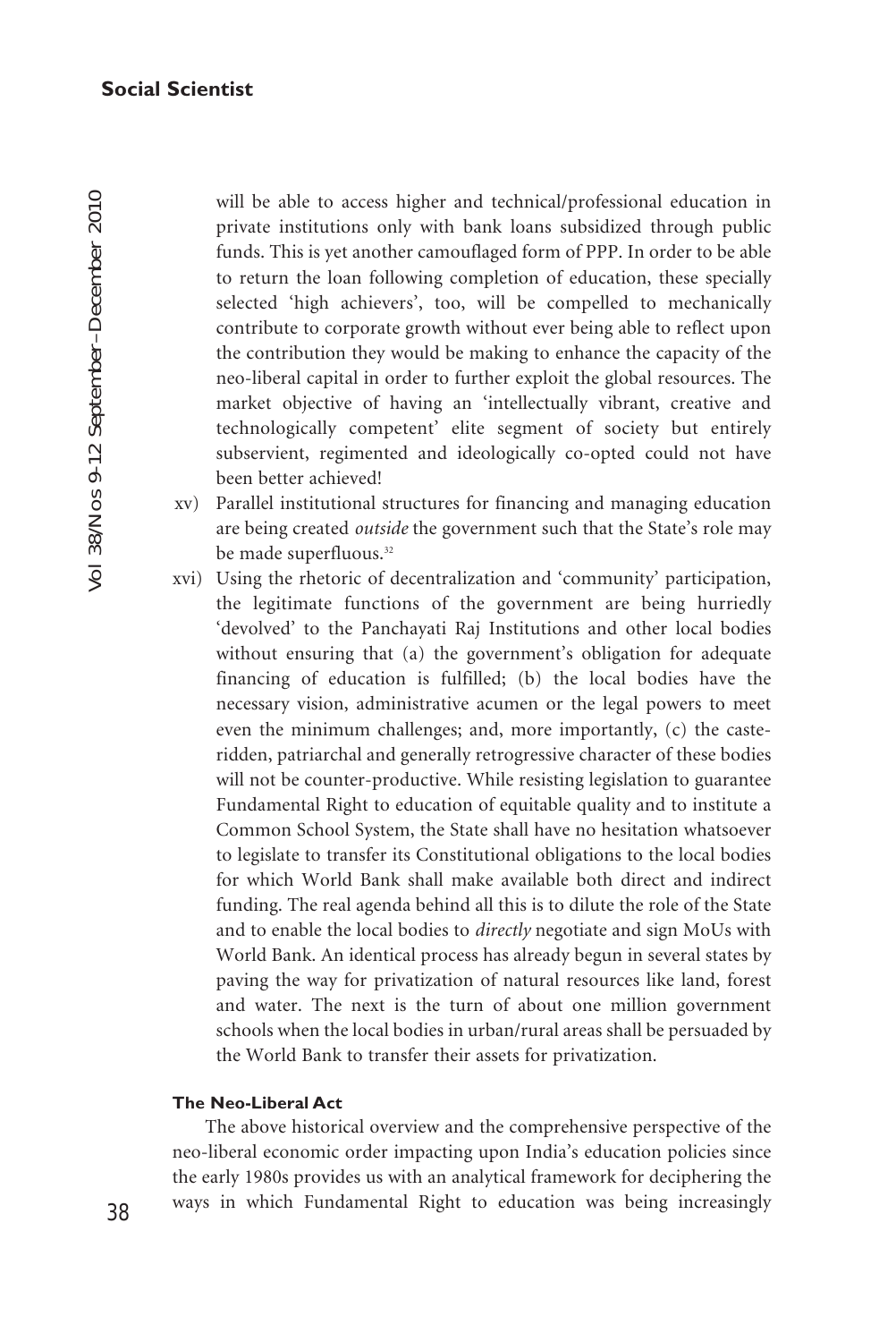diluted and distorted, thereby also being steadily negated. We have also seen how the 86th Constitutional Amendment (2002) probably symbolized the first neo-liberal intervention in the Constitution. Its consequent Article 21A, located in Part III, offered an in-built political space through the conditionality viz. *"as the State may, by law, determine"*. It was precisely this conditionality that was used by the NDA government at the centre to prepare three drafts of the required RTE Bill during the period 2003-04. Each of these successive drafts attempted to dilute and distort the State's obligation and concomitantly offer space to the corporate capital to profit from education more than the previous one. The final draft, reviewed and approved by the state governments, was ready to be placed in the Parliament in early February 2004 when the general elections intervened.

The UPA government was in place by May 2004. Despite its agenda to undo the communalization of curriculum by the NDA government, it was generally ready to go along the predecessor's economic vision of globalisation. When initially asked by the media on his views on the NDA's Draft RTE Bill, the new Minister of HRD, Arjun Singh asserted that he did not see any problem in its orientation. However, due to rising public pressure, he eventually relented and initiated a review of the Draft Bill in August 2004. The re-constituted CABE formed seven committees in October 2004 on various policy issues, one of which to be chaired by the then Minister of State for S&T, Kapil Sibal, had the task of preparing a fresh draft of the RTE Bill. By June 2005, the Draft Bill was 'finalised' by the committee, though the process had to go through complex roadblocks and severe fissures of vision, many of which could not be negotiated till the very end. The central issue was related to whether UEE can be concretized without instituting or, at least, moving towards a Common School System based on Neighbourhood Schools (CSS-NS). It is here that this author's dissent from the Draft RTE Bill precipitated. At the full meeting of CABE in mid-July 2005, only one out of seven committee reports could not find consensus and this was the Sibal Committee report on the Draft RTE Bill.

It took the UPA government almost three and a half years to be ready with a draft which it found convenient enough for its neo-liberal framework. The draft which was eventually placed in Rajya Sabha in December 2008 was the sixth Draft of the UPA government, including the Model Bill (June 2006) sent to the state/UT governments with a decision to shelve the idea of a central Bill altogether. In the process, each and every word, phrase and sentence was examined, debated and modified or adjusted at the highest echelons of the government which included the empowered High Level Group of Ministers (see Endnote No. 2). There could be various ways of deconstructing the RTE Act, passed by the Parliament on 4 August 2009, with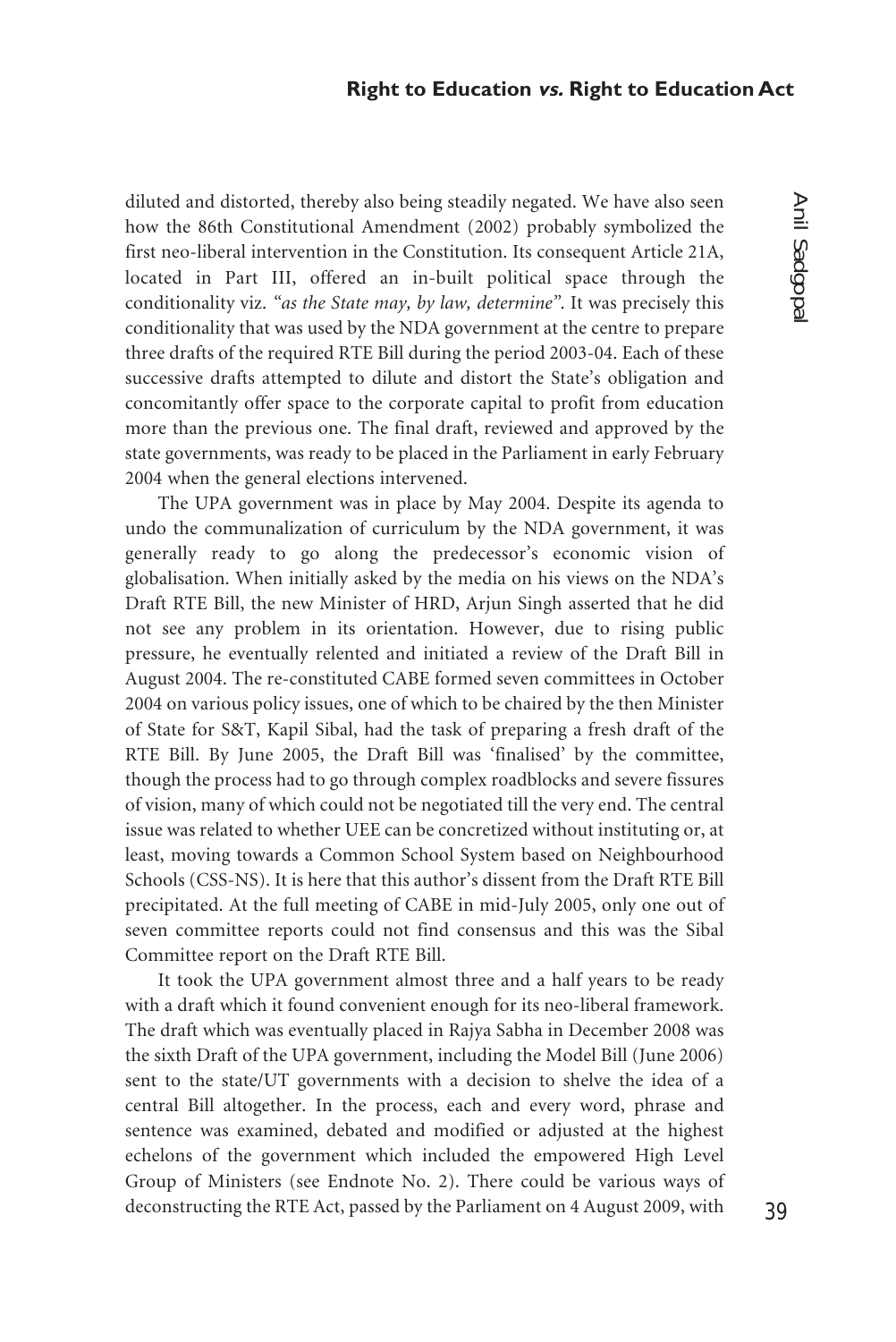a view to reveal its hidden agenda. The method we prefer to apply in this paper is presented along with its results in Table 3 below.

The issues selected in Table 3 for analysis are only a sample of the many more such contradictions and lacunae in the Act which attrition the Fundamental Right. In the light of the above analysis, the following three cynical objectives of the State can be identified in this misconceived Act:

|     | Table 3<br>A Critical Examination of the RTE Act, 2009:<br>Some Implications When the Act is Fully Implemented                                |                                                                                                                                                                                                                                                                                                                                                                                                                                                                                                                                                                                                                                                                                                                                                                                                                                                                                                                                                                            |  |
|-----|-----------------------------------------------------------------------------------------------------------------------------------------------|----------------------------------------------------------------------------------------------------------------------------------------------------------------------------------------------------------------------------------------------------------------------------------------------------------------------------------------------------------------------------------------------------------------------------------------------------------------------------------------------------------------------------------------------------------------------------------------------------------------------------------------------------------------------------------------------------------------------------------------------------------------------------------------------------------------------------------------------------------------------------------------------------------------------------------------------------------------------------|--|
|     |                                                                                                                                               |                                                                                                                                                                                                                                                                                                                                                                                                                                                                                                                                                                                                                                                                                                                                                                                                                                                                                                                                                                            |  |
| No. | Frequently Asked<br><b>Questions</b>                                                                                                          | Answers/Observations                                                                                                                                                                                                                                                                                                                                                                                                                                                                                                                                                                                                                                                                                                                                                                                                                                                                                                                                                       |  |
|     | 1. Will the Act guarantee<br>free education to all<br>children?                                                                               | a) No. Where does the Act say that all children will be<br>provided <i>completely</i> free education? On the contrary, the<br>Act reserves the right to levy charges as long as, in the<br>'wisdom' of the prescribed authority, it shall not "prevent<br>him or her from pursuing and completing the elementary<br>education" $[S. 3 (2)]$                                                                                                                                                                                                                                                                                                                                                                                                                                                                                                                                                                                                                                |  |
|     |                                                                                                                                               | b) Even the above curtailed right shall not be available to all<br>children since S. 8 (a) & 9 (a) have proviso disentitling the<br>children from even this right if they are studying in private<br>schools, aided or unaided.                                                                                                                                                                                                                                                                                                                                                                                                                                                                                                                                                                                                                                                                                                                                            |  |
|     | 2. What is the difference<br>between the Act's<br>Neighbourhood School<br>and the universally<br>accepted concept of<br>Neighbourhood School? | Although Neighbourhood School is not defined, the<br>Parliament debate and media reports imply that it means<br>providing a school in the 'neighbourhood of the child' to be<br>specified by the state governments. This will make it<br>possible for the prescribed authority to <i>assign or deny</i> a<br>school to the child from among the schools of varying<br>quality in the neighbourhood. This is a <i>guarantee for</i><br>sustaining and promoting discrimination. In contrast, the<br>universal concept is of 'neighbourhood of the school' which<br>requires, by law, all families residing in the specified<br>neighbourhood to send their children to the same school,<br>irrespective of their social, economic, religious, cultural or<br>linguistic background or disability. This concept alone can<br>pave the way for moving towards a Common School System<br>providing education of equitable quality. This, however,<br>stands denied by the Act. |  |
|     | 3. Will the Act lead to<br>improvement of<br>infrastructure and other<br>quality-related norms of<br>the schools?                             | The norms specified in the Schedule are, by and large,<br>within the SSA framework. This implies that the present<br>inferior infrastructural conditions are likely to be<br>maintained and the government will not be required to<br>make any greater investments other than what it was<br>already making for SSA in the XI Plan. For instance,                                                                                                                                                                                                                                                                                                                                                                                                                                                                                                                                                                                                                          |  |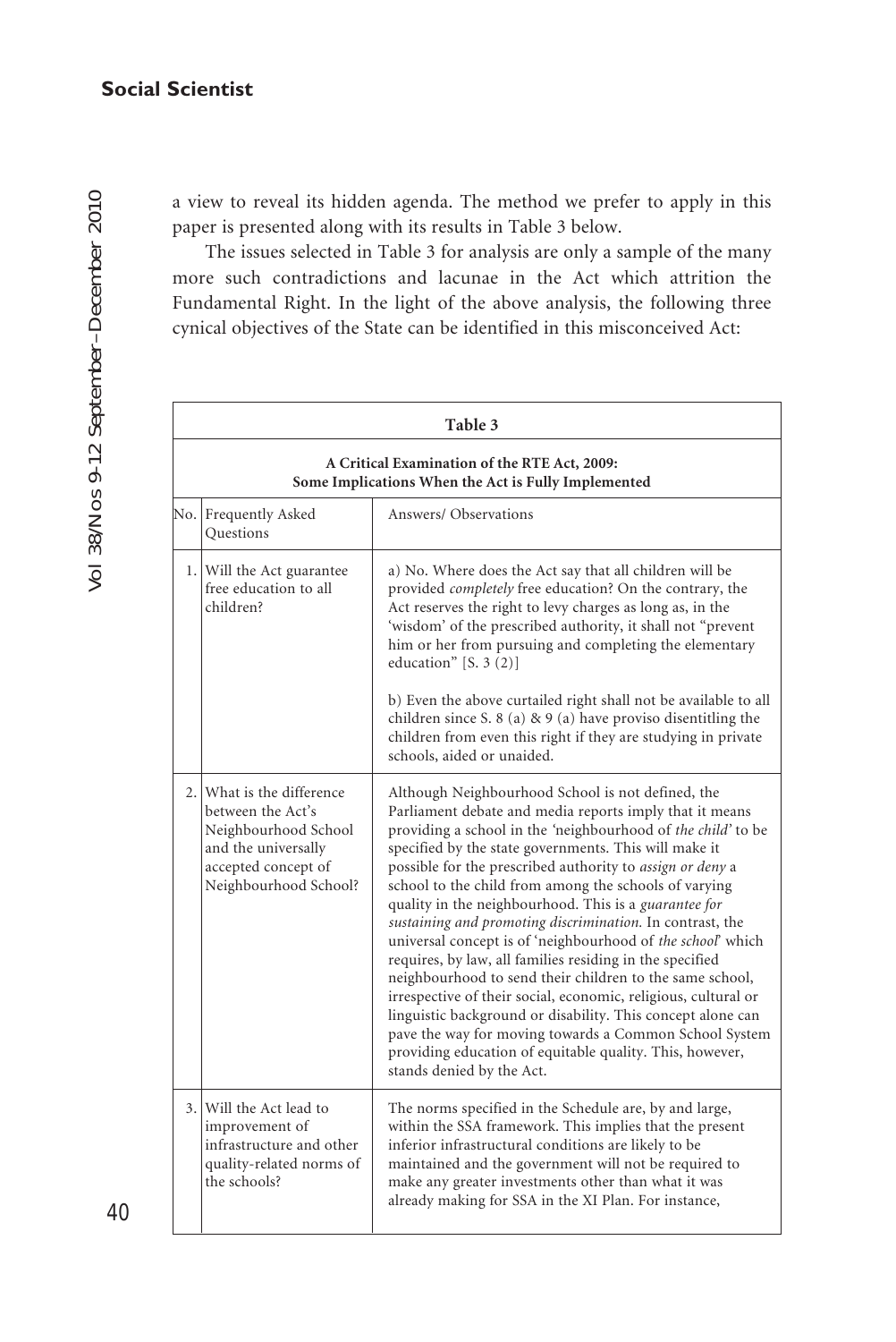# **Right to Education vs. Right to Education Act**

|                                                                                                                                     | computations based upon DISE data reveal that, when the<br>Act is fully implemented, almost 67 percent of the primary<br>schools shall continue to be denied a separate teacher/<br>classroom per class; 75 percent of primary schools shall not<br>have a Head Teacher; more than half of the upper primary<br>schools shall be without a Head Teacher and the same<br>proportion shall be without even a part-time teacher for art,<br>health & physical education and work-based education.<br>None of the schools are guaranteed access to electricity,<br>computers or teachers for computers.                                                                                                                                                                                                                                                                                                                                                                                                                                                                                                                                                                                                                                                                                                                                           |
|-------------------------------------------------------------------------------------------------------------------------------------|-----------------------------------------------------------------------------------------------------------------------------------------------------------------------------------------------------------------------------------------------------------------------------------------------------------------------------------------------------------------------------------------------------------------------------------------------------------------------------------------------------------------------------------------------------------------------------------------------------------------------------------------------------------------------------------------------------------------------------------------------------------------------------------------------------------------------------------------------------------------------------------------------------------------------------------------------------------------------------------------------------------------------------------------------------------------------------------------------------------------------------------------------------------------------------------------------------------------------------------------------------------------------------------------------------------------------------------------------|
| 4. Will the Act guarantee<br>quality education for the<br>disabled children and<br>lead to their integration<br>in regular schools? | In spite of inclusion of the disabled children in the category<br>of 'disadvantaged group' through an amendment as an<br>afterthought, there is hardly any provision in the Schedule<br>of norms and standards, except for barrier-free access in the<br>case of locomotor disability, to ensure that the rest of the<br>disabled children will be able to study in a regular school.<br>This means that budgetary allocations for such special<br>provisions (e.g., books in Braille, teachers for supporting<br>teaching through Braille & sign language and teachers for<br>mentally challenged) are unlikely to be made. Most of the<br>disabled children will continue to be either excluded<br>altogether from the regular schools or remain at a<br>substantial disadvantage; NGOs, religious bodies and<br>corporate sector will continue to be relied upon, as at<br>present, through PPP for running Special Schools as per<br>their convenience which implies continued denial of<br>Fundamental Right to the disabled for education of<br>equitable quality with dignity.                                                                                                                                                                                                                                                         |
| 5. Will the Act raise the<br>status and quality of<br>teachers?                                                                     | a) This matter has been deliberately left ambiguous and to<br>be prescribed later. Analyzing Section 23 in the perspective<br>of the DPEP and SSA policy framework of the past 20 years<br>shows that the prevailing neo-liberal policy of appointing<br>para-teachers shall continue, unless some state governments<br>act otherwise with unprecedented political will. If the<br>intention was to ensure well-qualified and trained teachers,<br>the Act would have included specific provisions to reverse<br>the present trend. Ironically, the reference to NCTE in the<br>previous Draft has been removed. The budget allocations<br>approved by the Planning Commission also provide for<br>salaries which are in the framework of para-teachers, rather<br>than regular teachers with pay scales.<br>b) More importantly, there is no evidence anywhere that<br>there would be any major programme for over-hauling the<br>quality of the disastrous teacher education system. This<br>leaves the private sector free to provide inferior teacher<br>education with unregulated profits under PPP, while the<br>State continues to abdicate its responsibility to give good<br>teachers to the school system.<br>c) Given this reality, the curricular vision provided in<br>Section 29 (2) would remain essentially unimplementable! |

# Anil Sadgopal Anil Sadgopal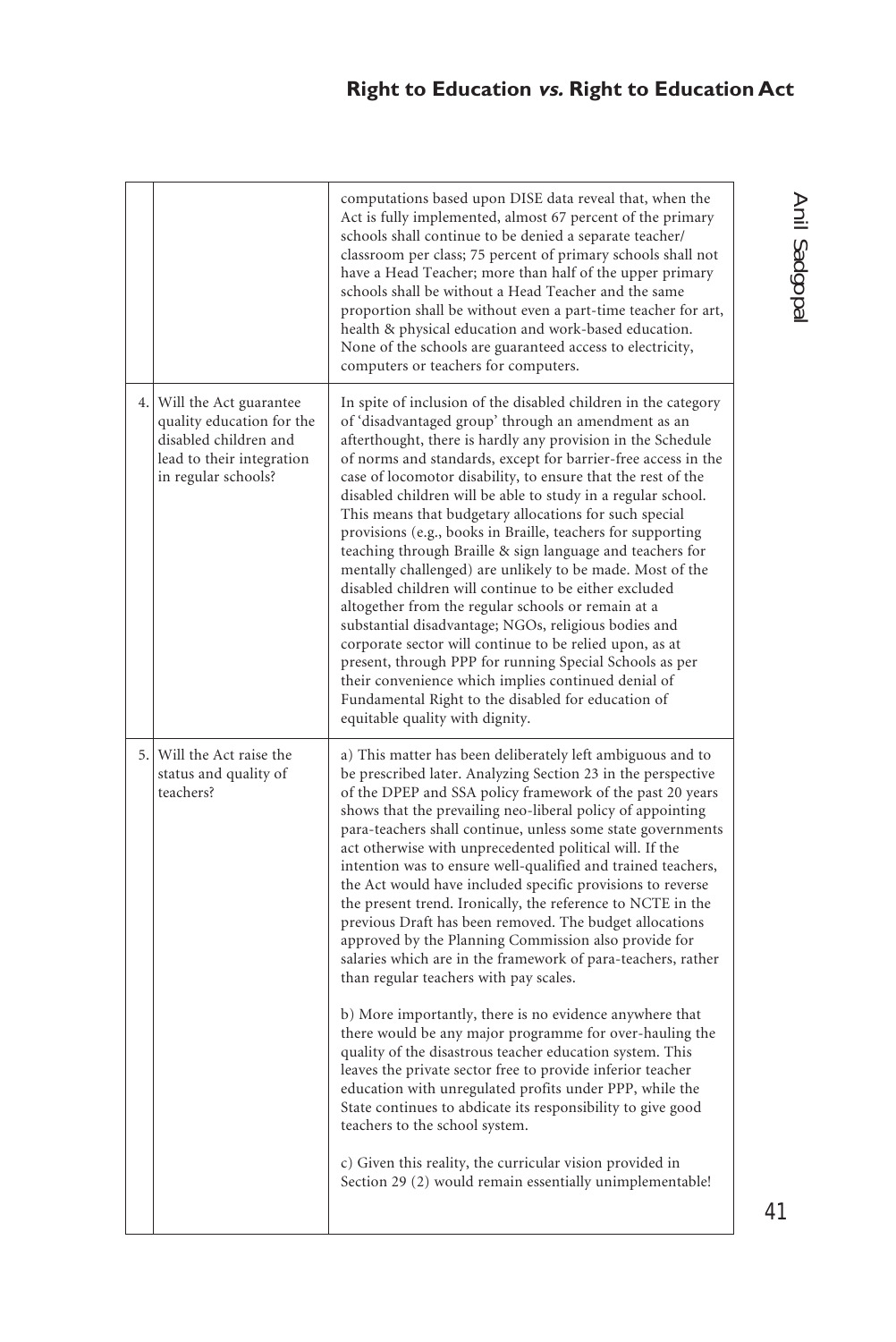| 6. Will the provision of 25<br>percent reservation in<br>private and specified<br>category schools (e.g.,<br>Kendriya/ Navodaya<br>Vidyalayas) for children<br>from weaker sections<br>and disadvantaged<br>groups ensure better<br>education for them? | a) Section 12 is perhaps the most retrogressive provision in<br>the Act. It constitutes incontrovertible evidence that the<br>State has lost the political will to provide public-funded<br>schools of at least equitable quality, if not better, than the<br>private schools.<br>b) The available DISE data show that the private schools<br>today have a capacity for admitting no more than one crore<br>children at the primary stage under this provision, since<br>their total capacity is limited to enroll about four crore                                                                                                                        |
|---------------------------------------------------------------------------------------------------------------------------------------------------------------------------------------------------------------------------------------------------------|------------------------------------------------------------------------------------------------------------------------------------------------------------------------------------------------------------------------------------------------------------------------------------------------------------------------------------------------------------------------------------------------------------------------------------------------------------------------------------------------------------------------------------------------------------------------------------------------------------------------------------------------------------|
|                                                                                                                                                                                                                                                         | children. <sup>33</sup> What is the Act's vision of ensuring good quality<br>education to 15 crore children out of 19 crore in the 6-14<br>age group? Evidently, Section 12 is the 'Kohinoor' in the<br>Act's provisions to guarantee quality education. May one,<br>therefore, ask what happens to the 15 crore not covered by<br>Section 12?                                                                                                                                                                                                                                                                                                             |
|                                                                                                                                                                                                                                                         | c) In this background, the 25 percent reservation and the<br>provision of reimbursement to the private schools for the<br>same is nothing but a 'glorified' version of the controversial<br>neo-liberal policy of school vouchers, which is a camouflage<br>for transfer of public funds to the NGO/ corporate sector<br>and religious institutions (U.P. government has allocated<br>Rs. 3,300 crores for this purpose!).                                                                                                                                                                                                                                 |
|                                                                                                                                                                                                                                                         | d) No clue is available about how the children admitted<br>under this provision will meet the exorbitant and arbitrary<br>non-fee costs of the private schools.                                                                                                                                                                                                                                                                                                                                                                                                                                                                                            |
|                                                                                                                                                                                                                                                         | e) The Act is curiously silent on how the private schools will<br>meet the deficit since the rate of reimbursement by the<br>government will in most cases be inadequate to meet the<br>expenditure incurred by such schools. The Minister of HRD<br>has indicated in public forums that the private schools shall<br>be free to raise fees for the 75% of the fee-paying students<br>and under-pay the teachers since the Act has no provision<br>to regulate fees/ salaries.                                                                                                                                                                             |
|                                                                                                                                                                                                                                                         | f) The impact of such policies on the relationship between<br>the two categories of children can be most undesirable. The<br>wonderful claims being made by the protagonists of this<br>provision that it will be a great step forward towards<br>socialization of both the rich and the poor, has no historical<br>basis whatsoever. There are no known ways, pedagogic or<br>socio-psychological, to deal with the inferiority-superiority<br>syndrome that is sure to impact adversely on these schools.<br>Even if there was one, the State has shown so far no<br>political will to anticipate and plan for this complex and<br>sensitive engagement. |
| 7. Will the Act lead to<br>better regulation of the<br>fees charged by the<br>private schools, thereby<br>lowering the cost of<br>education?                                                                                                            | a) As already indicated, the Act does not have any provision<br>under which the authorities can regulate the fee structure<br>(see Section 8 & 9). The Minister of HRD has declared that<br>the private schools shall be free to hike fees and under-pay<br>teachers. Further, he clarified that all existing provisions in<br>the state/UT Acts empowering the respective governments                                                                                                                                                                                                                                                                     |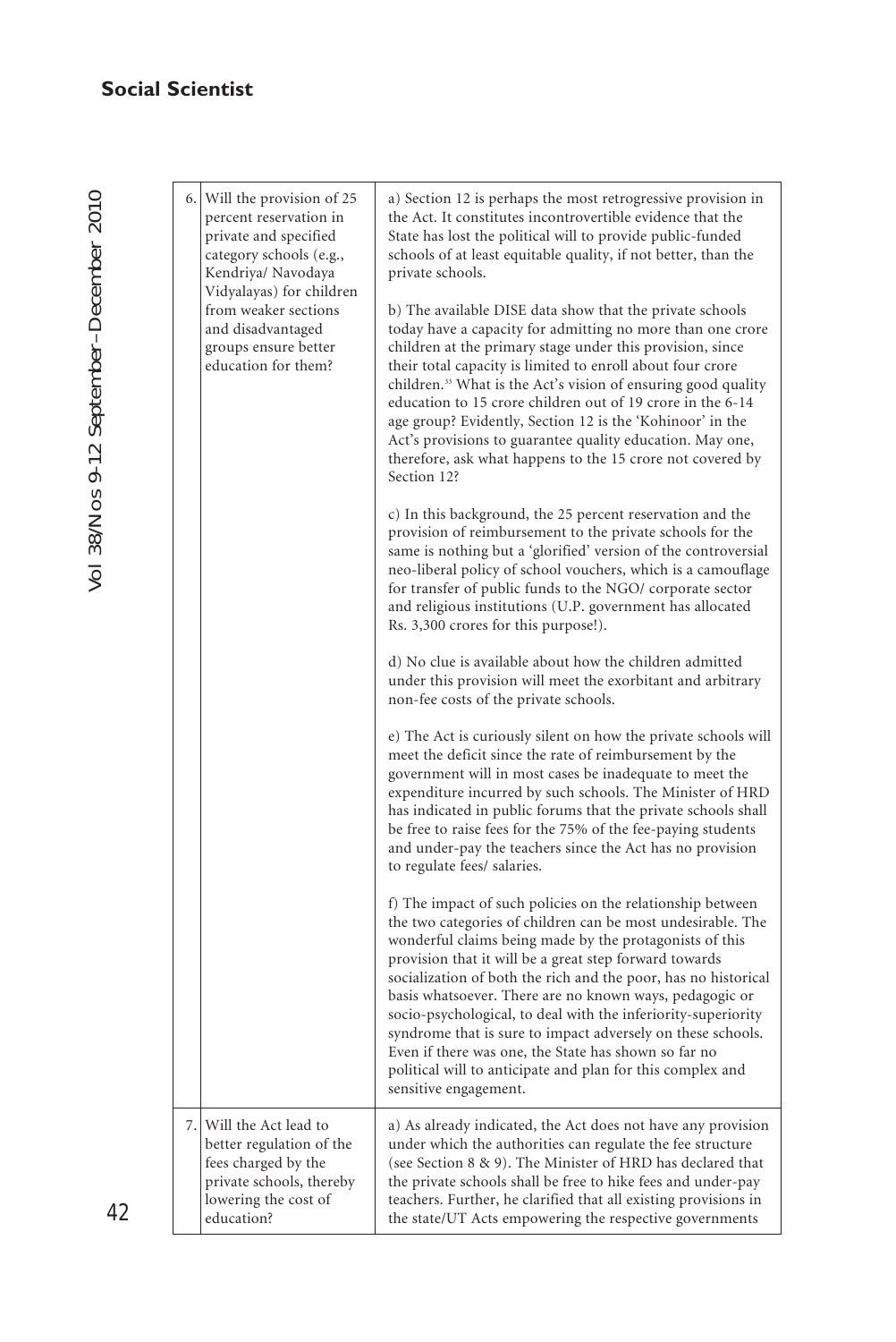# **Right to Education vs. Right to Education Act**

|                                                                                                                                                                                   | to regulate fees shall become 'infructuous' since, in view of<br>the concurrent status of education, the Central Act shall<br>prevail wherever there is a contradiction.b) The ban in<br>Section 13 on charging of capitation fees is a smokescreen.<br>The definition of capitation fee in Section 2<br>(b) Indeed permits the private schools to charge capitation<br>fee as long as it is included in the fee being notified at the<br>time of admission!<br>(c) These provisions are a clear indication that the cost of<br>education shall increase rapidly in the years to come as a<br>result of the Act, while the state/ UT governments, having |
|-----------------------------------------------------------------------------------------------------------------------------------------------------------------------------------|----------------------------------------------------------------------------------------------------------------------------------------------------------------------------------------------------------------------------------------------------------------------------------------------------------------------------------------------------------------------------------------------------------------------------------------------------------------------------------------------------------------------------------------------------------------------------------------------------------------------------------------------------------|
|                                                                                                                                                                                   | lost their present powers, would watch this assault on the<br>Fundamental Right helplessly.                                                                                                                                                                                                                                                                                                                                                                                                                                                                                                                                                              |
| 8. Will the provision for<br>School Management<br>Committees (SMCs)<br>lead to better planning,<br>management and<br>monitoring of schools<br>through community<br>participation? | a) SMCs is just another name for the present Parent-<br>Teacher Associations (PTAs) or equivalent bodies existing<br>in most states/UTs. Section 21 makes it clear that SMCs,<br>like their previous PTA avatar, would not have any real<br>powers to decide or take any action that will make a<br>difference to the functioning of the schools. The power will<br>continue to rest in the hands of the political leadership and<br>bureaucracy.                                                                                                                                                                                                        |
|                                                                                                                                                                                   | b) Section 22 provides for the SMCs to prepare School<br>Development Plans which shall be the basis of grants from<br>the government. However, this is just a mockery in the<br>name of community participation since the SMCs are<br>allowed to only prepare plans "in such manner as may be<br>prescribed"!                                                                                                                                                                                                                                                                                                                                            |
|                                                                                                                                                                                   | c) The private unaided schools and now, through an<br>amendment, the minority schools as well stand exempted<br>from this 'opportunity' to have community participation in<br>school management.                                                                                                                                                                                                                                                                                                                                                                                                                                                         |
|                                                                                                                                                                                   | d) The hype with which the idea of SMCs is being<br>promoted by the governments in collaboration with UN<br>agencies, NCPCR and NGOs all over the country makes it<br>clear that this is a grand political design for co-option of the<br>so-called 'civil society' in fulfilling the State's vision of<br>demolishing the government schools and expediting<br>privatization and commercialization.                                                                                                                                                                                                                                                     |
| 9. Will the Act make<br>available pre-primary<br>education within<br>government schools?                                                                                          | No. Section 11 leaves the decision to "make necessary<br>arrangement for providing free pre-school education" to<br>the state/UT governments, as has been the case since<br>independence. There is no reason to believe that things will<br>or can change after the Act.                                                                                                                                                                                                                                                                                                                                                                                 |
| 10. Will the Act lead to a<br>better access to<br>secondary education<br>(Class IX-XII)?                                                                                          | No. There is no reference in the Act at all either to<br>secondary education or to the children in the relevant age<br>group of 14-18 years.                                                                                                                                                                                                                                                                                                                                                                                                                                                                                                             |

# Anil Sadgopal Anil Sadgopal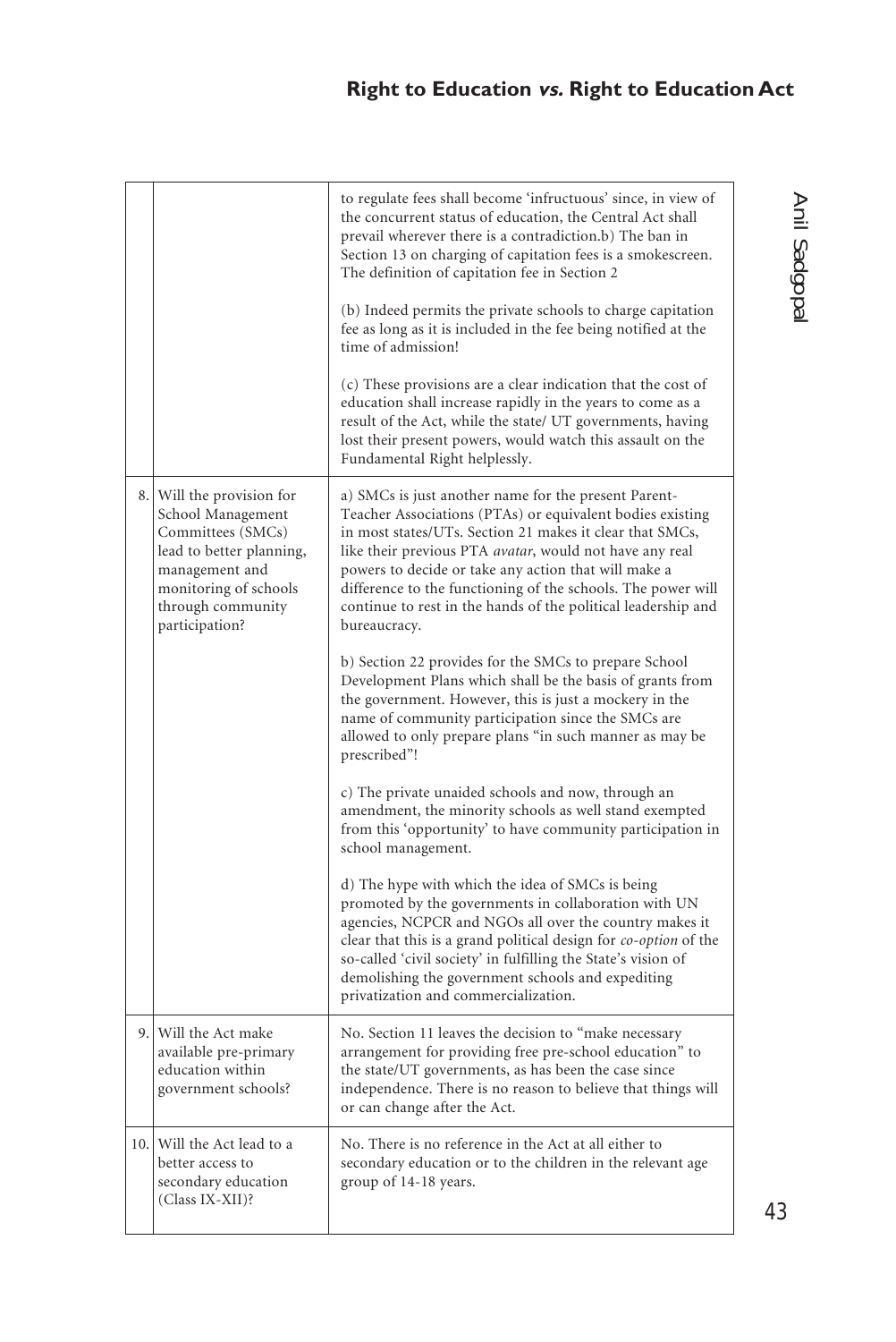Vol 38/Nos 9-12 September–December 2010 Vol 38/Nos 9-12 September-December 2010

| 11.1 | Will the Act ensure that<br>there would be no<br>paucity of funds in<br>elementary education?                     | There is no Financial Memorandum attached to the Act.<br>This implies that there will be no way to compel the<br>government to provide adequate funds i.e., financial<br>implications of the Act are not enforceable/ justiciable?. The<br>government will continue to have the arbitrary powers to<br>make Budgets and dilute or postpone allocations as per its<br>convenience, just as it has been doing for the past 60 years.                                                                                                                                                                                                                                                                                                                                                                                                                                                                                                                                                                                                                                                                                                                                                                                                                                                                                                                                                                                                                                                                                                                                                                                                                                                                                                                                                                                                                                                                                                                                                                                                                                                         |
|------|-------------------------------------------------------------------------------------------------------------------|--------------------------------------------------------------------------------------------------------------------------------------------------------------------------------------------------------------------------------------------------------------------------------------------------------------------------------------------------------------------------------------------------------------------------------------------------------------------------------------------------------------------------------------------------------------------------------------------------------------------------------------------------------------------------------------------------------------------------------------------------------------------------------------------------------------------------------------------------------------------------------------------------------------------------------------------------------------------------------------------------------------------------------------------------------------------------------------------------------------------------------------------------------------------------------------------------------------------------------------------------------------------------------------------------------------------------------------------------------------------------------------------------------------------------------------------------------------------------------------------------------------------------------------------------------------------------------------------------------------------------------------------------------------------------------------------------------------------------------------------------------------------------------------------------------------------------------------------------------------------------------------------------------------------------------------------------------------------------------------------------------------------------------------------------------------------------------------------|
|      | 12. With elementary<br>education becoming a<br>Fundamental Right, will<br>the Act be enforceable/<br>justiciable? | Not really, if you take a careful look at Section 36 & 37. a)<br>In the case of violation of 3 provisions relating to private<br>schools, viz. charging capitation fee and using screening<br>procedure for admissions (Section 13), seeking recognition<br>(Section 18) and fulfilling norms and standards in the<br>Schedule (Section 19), no prosecution is allowed "except<br>with the previous sanction of an officer authorized in this<br>behalf " (Section 36). The Act is asking us to seek<br>permission from an officer to institute prosecution against<br>him for violating the provisions!b) Section 37 bars any legal<br>proceedings against any authority from local body upwards<br>to the centre in respect of any act "which is in good faith<br>done or intended to be done". Here is an example.<br>Suppose the Education Secretary of a state/UT violates<br>Section 25 (Maintenance of Pupil-Teacher Ratio) and<br>Section 26 (teacher vacancy in a school not to exceed 10<br>percent of the sanctioned strength) by not recruiting/<br>appointing teachers in the required numbers. A parent files<br>prosecution. The State Secretary will have a legitimate<br>defence by claiming that she/he did not appoint teachers as<br>per requirement because properly trained teachers were not<br>available due to shortage of good quality teacher education<br>institutions. Clearly, she/he did not want to harm the<br>children by appointing bad teachers $-$ <i>act of violation but in</i><br>good faith! And such quality institutions can't be established<br>because SSA grants from the centre do not have adequate<br>provisions for them!! And, of course, provision of adequate<br>finances is not enforceable under the Act!!! Such restrictions<br>on enforceability or justiciability mock at the concept of<br>Fundamental Right itself, converting it into an ordinary<br>right under the law. Ingenious use by the State of the<br>conditionality in Article 21A to protect itself, rather than the<br>children's Fundament Right to be educated! |

*First*, abdicating its Constitutional obligation for providing free and compulsory education of equitable quality;

*Second*, demolishing the government school system, except the schools of specified categories (e.g. Kendriya Vidyalayas, Navodaya Vidyalayas, XI plan's 6,000 model schools and similar elite schools of the State/UT governments); and

*Third*, increasing the pace of privatization and commercialization of school education.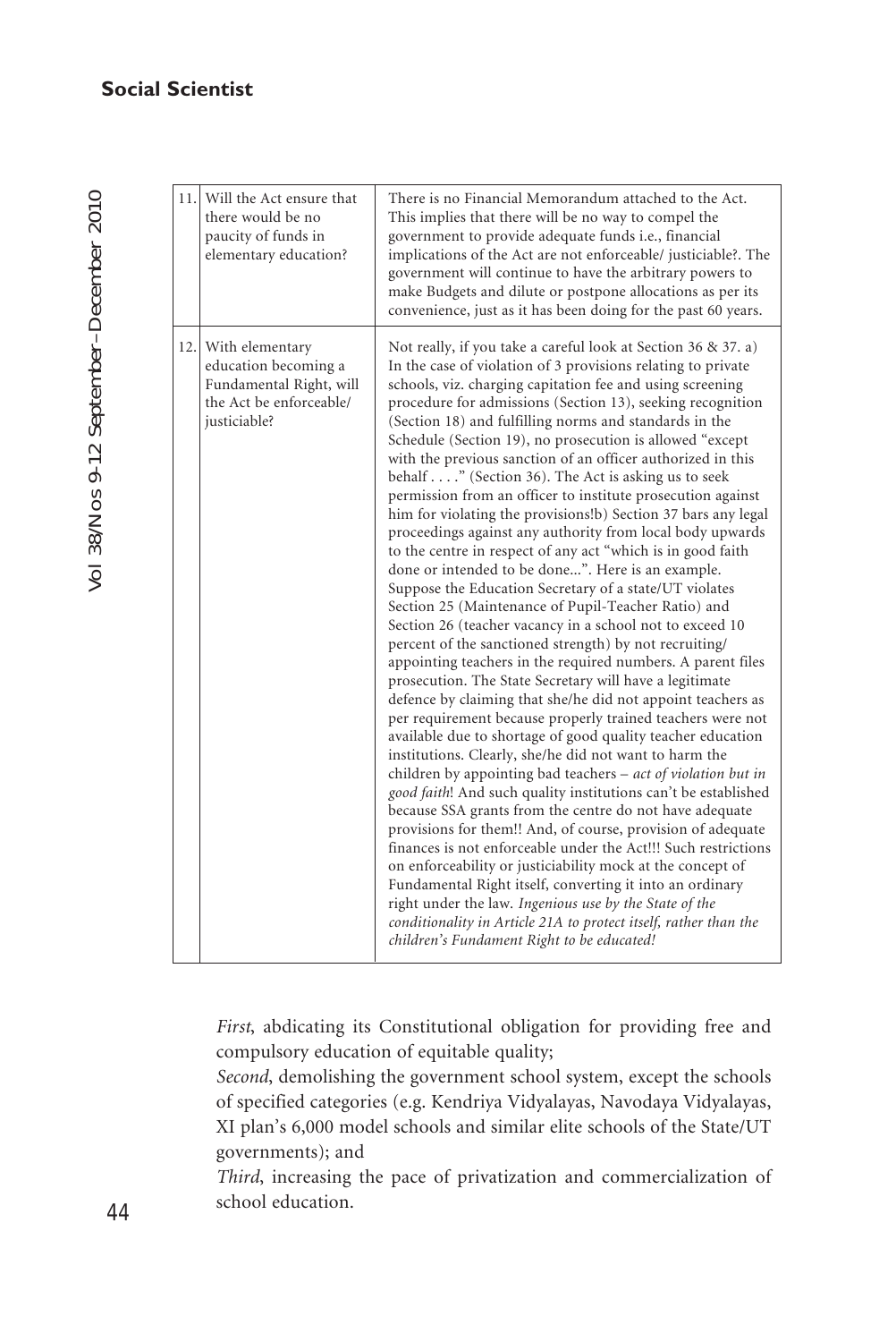While rejecting the Act outright, we need to build a socio-political movement that would persuade the central government to,

- i) *replace* this retrogressive Act with a new Act drafted in the framework of the Common School System based on Neighborhood Schools (CSS-NS) in consonance with the basic spirit and principles enshrined in the Constitution;
- ii) *review* the 86th Constitutional Amendment Act (2002) with a view to providing a Fundamental Right to free and compulsory education of equitable quality to all children until the age of eighteen years i.e., until class XII;
- iii) *provide* Constitutional guarantee within the Act for adequate funding for the entire school system (this is precisely the implication of a Fundamental Right);
- iv) *include* in the Act a provision to completely ban all forms of privatization and commercialization of education, especially Public Private Partnership (PPP), adoption of schools by private agencies and voucher schools; and
- v) *hold* public hearings in all district headquarters of the country in a democratic and transparent manner in the process of drafting the new Bill.

# **Essential Assertions**

Let me assert the following core principles of policy necessary for reconstruction of the education system:

- (a) It is a fallacy that the government school system can be improved without establishing a fully public-funded CSS-NS that is governed in a decentralized, democratic and participative mode;
- (b) *CSS-NS is meaningless unless children from various sections of society study and socialize together in Neighbourhood Schools while also ensuring diversity and providing adequate space for experimentation, innovation and charting new paths;*
- (c) *No curricular reforms are possible in a multi-layered school system; CSS-NS provides the necessary pre-condition for curricular reforms; and*
- (d) *CSS-NS can't be established as long as the State continues to promote privatization and commercialization of school education through PPP which includes school vouchers, subsidized long-term loans to students and the corporate sector/NGOs alike, income tax exemptions and hidden subsidies or otherwise.*

# **What is To Be Done?**

The protagonists of the RTE Act have become emboldened since it was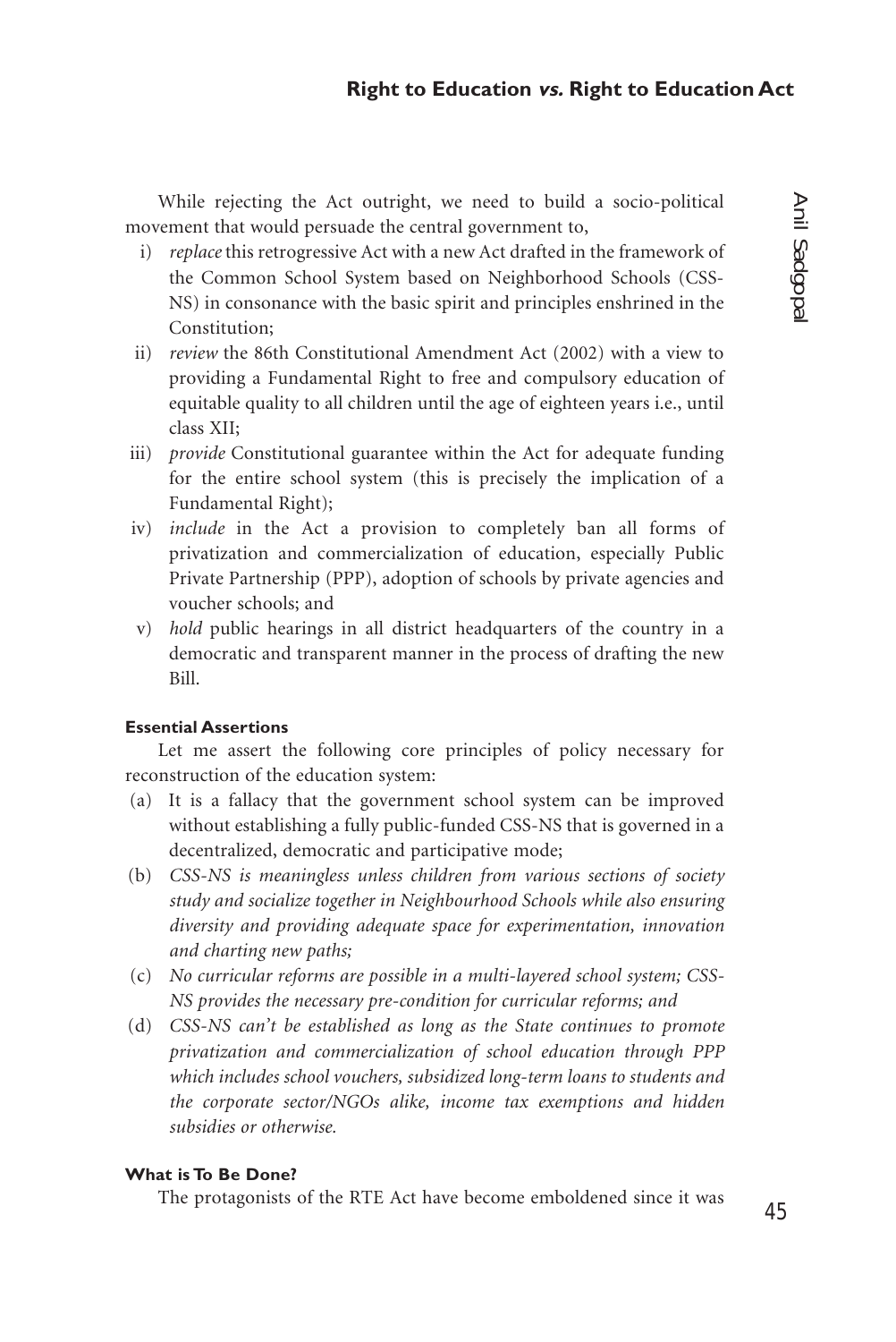put in force on 1 April, 2010. They are now confusing the public mind by repeating the rhetoric of "after waiting for 60 years, we have now gotten the Fundamental Right to education" or "something is better than nothing" (*Kuchh Nahin Se kuchh to achha!*). The central problem with this thinking lies in being entirely (and, I believe, also deliberately) *a-historical* as it ignores the major changes in political economy during the past 25 years and the shift in character of the Indian State to becoming a neo-liberal State.

Such a fragmented, incremental and purportedly 'inclusive' stance has been pushed since independence and has collapsed. How many more decades would you like to continue to practice this self-defeating approach in education that has gotten us in the mess we are in today? Can you not see that "my friend, the answer is blowing in the wind!" (the famous folk singer Bob Dylan, challenging the American capitalist value system, said this in the 1960s). And the answer is three-fold:

- a) Resist the diversionary politics of the RTE Act (the same 'lollipop' politics can now be seen in the draft Right to Food Bill) that will entangle you in a myriad detail during its implementation (like in MNREGA) while the goal of universal education of equitable quality will continue to be elusive.
- b) Focus on building a vision of systemic transformation of the education system for ensuring entirely free education of equitable quality from "KG to PG" that will also question and challenge the socio-political character of knowledge, linked to global market and corporate capital, in our curriculum and pedagogy.
- c) Engage the masses in creating a genuine people's movement for compelling the State to replace its so-called '*Inclusive*' schemes and projects with a reconstructive agenda embedded in '*Equality* combined with Social Justice'.

# **An Alternative Vision of School Education**

The only known option for the people is to struggle for establishing *a fully publicly funded Common School System based on Neighbourhood Schools (CSS-NS).*<sup>34</sup> Such a system exists in various forms in several of the advanced economies of the world, including the G-8 countries. However, while envisioning such a system, we have to be careful that the Indian version is not a poor carbon copy of what exists in the advanced economies. For this, one has to ensure that *it is conceived in consonance with the socio-economic, cultural and historical conditions of each geo-cultural region of the country*, while sharing a broadly common vision of education rooted in the Constitution.

The CSS-NS implies a heterogeneous classroom representing the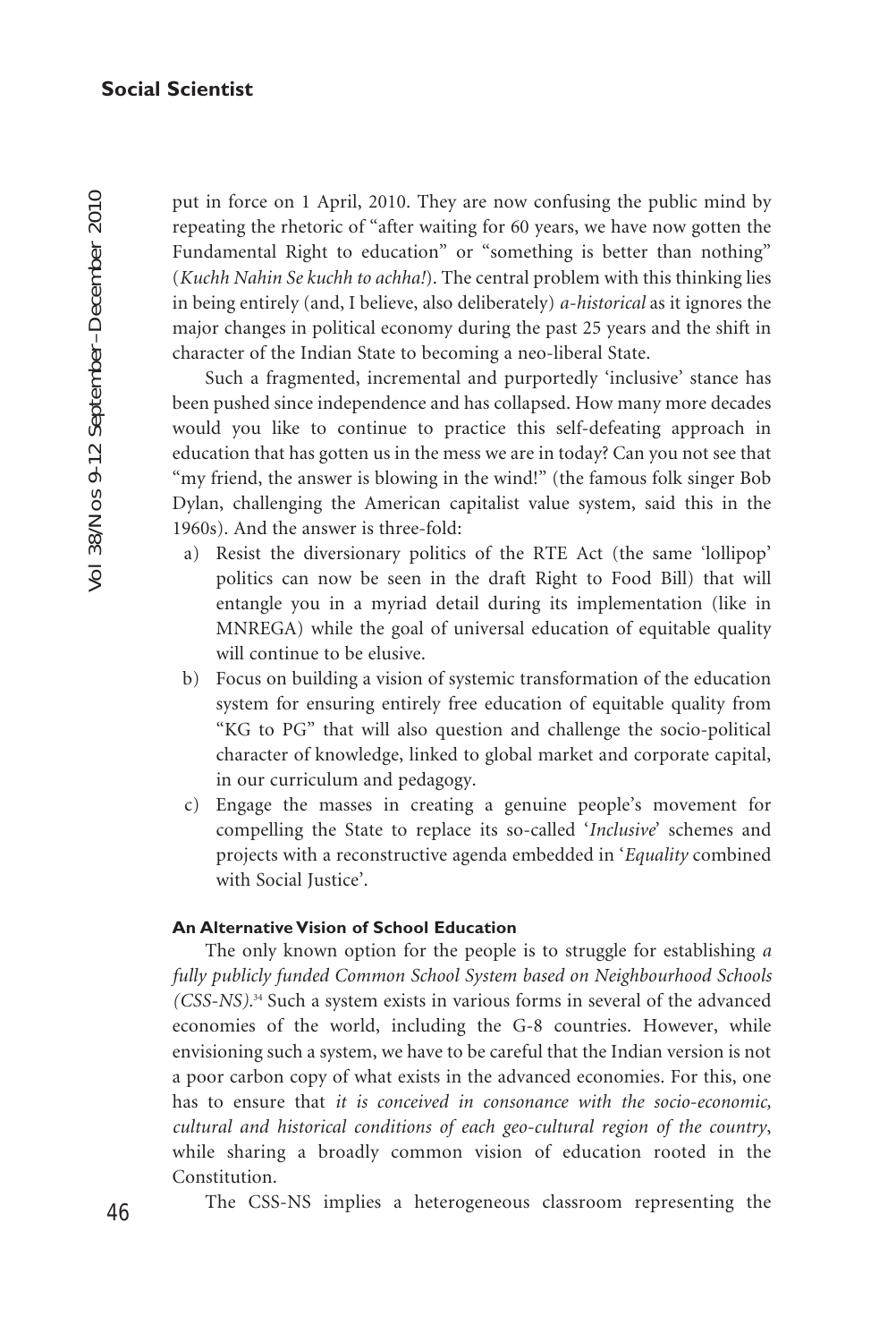diversity (along with disparity) prevailing in the neighbourhood. Only then, all sections of society, including the most powerful, will have a vested interest in improving the government school system. The neighbourhood school needs to be envisioned as *a common public space where children of diverse backgrounds can study and socialize together.* It is a pre-condition in a society like ours for *forging a sense of common citizenship.* Therefore, the CSS-NS has the potential of becoming a powerful means of promoting solidarity in the working class, cutting across caste, religious and language divides, for undertaking democratic struggles for social transformation.

#### **Concluding Remarks**

There is adequate ground for contending that the Fundamental Right to education can be gained only through a publicly funded Common School System based on Neighbourhood Schools as envisaged above. Resisting commoditization of education and its tradable knowledge is integral to the agenda for moving towards this goal. Further, changes in school education are envisaged organically as part of changes in the entire education system, including higher and professional. In this sense, the struggle for building the Common School System is simultaneously a struggle for epistemic and social transformation as well. To be sure, this struggle is also a part of the growing movement in the country against appropriation of our natural resources and sources of livelihoods under imperialist globalization and for redeeming India's democracy, sovereignty and role of productive labour and knowledge in creating an egalitarian and just society.

**Anil Sadgopal** is at the Shiksha Adhikar Manch, Bhopal & All India Forum for Right to Education

#### **Notes**

- 1 Juneja, Nalini (1998), *Seminar*, No. 464, April 1998.
- 2 Dr. C. Rangarajan, the then Chairman, Prime Minister's Economic Advisory Council, as recorded in the Minutes of the meeting of the High-Level Group of Ministers (HLGoM) held on January 4, 2006 (cf. Para 4). The HLGoM, constituted by the Prime Minister to examine the feasibility of the Draft Right to Education Bill, 2005, comprised Arjun Singh, Minister of HRD (Chairman); P. Chidambaram, Finance Minister; Montek Singh Ahluwalia, Dy. Chairman, Planning Commission; and C. Rangarajan, Chairman, Prime Minister's Economic Advisory Council.
- 3 Sadgopal, Anil (2006), 'Centre's Move Places Education at Risk', *The Hindu*, September 26, 2006.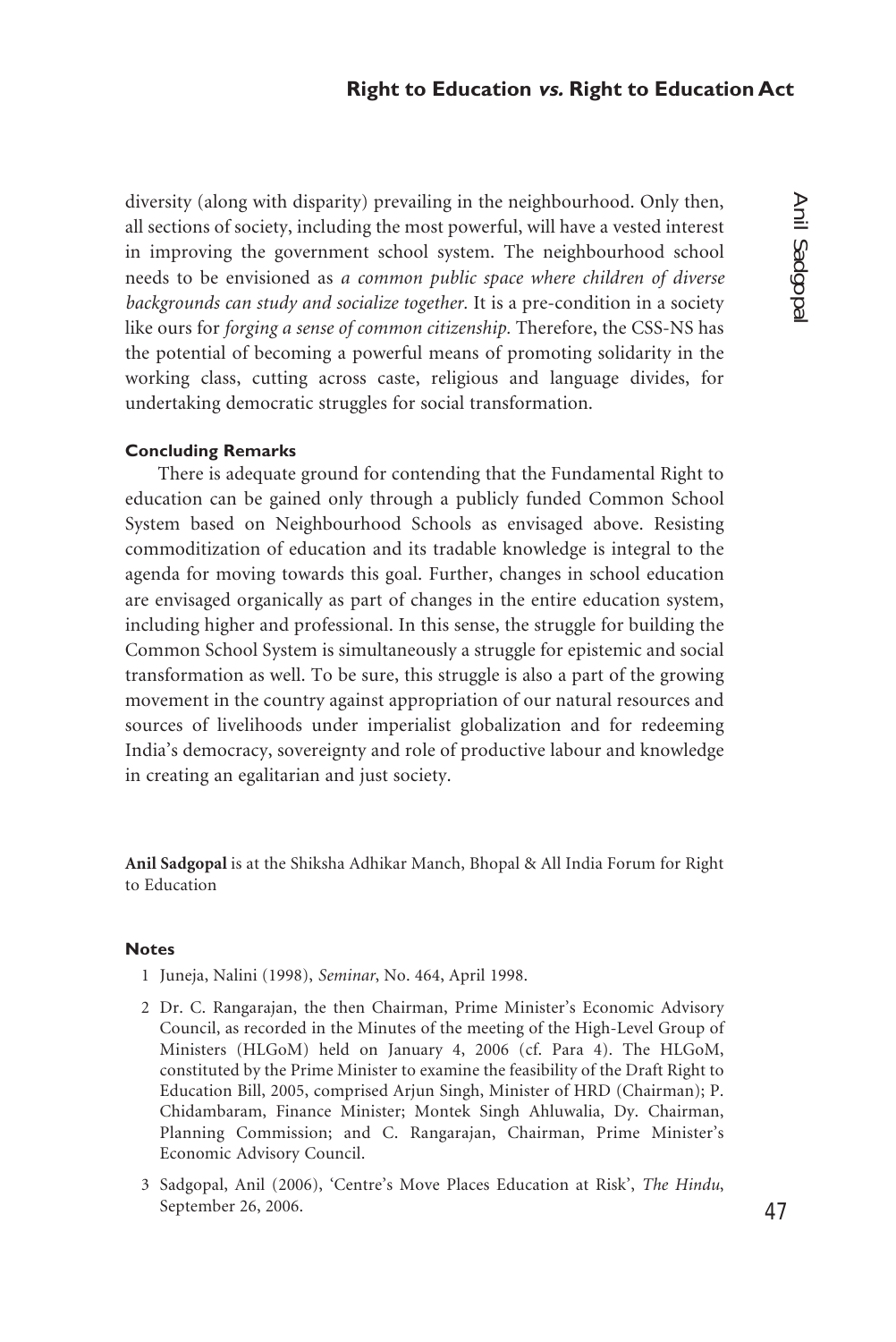- 4 Reserve Bank of India's Reports on Non-Performing Assets.
- 5 As per a confidential report of the Ministry of HRD, acquired by the author, the revenue loss to the centre as a result of tax exemptions alone to the educational institutions amounted to about Rs. 4,000 crores in 2004-05. This was cited by the author in the debate on the Draft Right to Education Bill held at the CABE meeting on July 14, 2005. The Minister of HRD (Arjun Singh) chairing the meeting did not contradict.
- 6 Although amended through the 86th Constitutional Amendment (December 2002), the *original* Article 45 was valid until as recently as 1 April, 2010 when the aforesaid Amendment was notified.
- 7 See Report of the Committee for Review of National Policy on Education -1986 (1990), Govt. of India, Sections 5.1.1 to 5.1.6 and 6.1.1 to 6.1.3 along with the related recommendations.
- 8 The Part IV of the Constitution comprises the Directive Principles of State Policy that are not "enforceable by any court" but are "nevertheless fundamental in the governance of the country" and the State is duty bound to "apply these principles in making laws" (Article 37). In contrast, the Part III comprises Fundamental Rights that are enforceable in the courts. However, underlining the criticality of Part IV, the Supreme Court ruled in its Unnikrishnan Judgment (1993) that whereas *the Part IV provides the goals of the Constitution, the Part III provides the means to achieve these goals.*
- 9 This estimate is arrived at by adding the NSSO-reported (64th Round, 2007-08) percentage of children in the "never-enrolled" category to the percentage of the so-called 'drop-outs' by Class VIII (Statistics of School Education, MHRD, Govt. of India, 2006-07, Statement 15).
- 10 Sadgopal, Anil (2000), *Shiksha Mein Badlaav Ka Sawaal*, Chapter 13 on 'Shiksha Neeti Ka Sankat', Granth Shilpi, New Delhi, pp. 175-189.
- 11 The global research on language education, including research in India, is documented in NCERT's National Focus Group Position Paper on 'Teaching of Indian Languages' (NCERT, New Delhi, November 2006) which also makes profound recommendations on how to incorporate multi-linguality as a guiding principle for a coherent and pedagogically sound language education policy in India.
- 12 See Records of Lok Sabha Debates Part II, August 4, 2009, pp. 13575, 13579, 13587 and 13589.
- 13 This phase of the Right to Education discourse has been documented in the background paper presented at the 'Convention on Education as a Fundamental Right', organized by the Department of Education, University of Delhi, Delhi, 18 December 1997 (Dr. Man Mohan Singh represented the Congress Party in this Convention along with the senior leaders of other political parties as well, including the BJP, CPI and CPI (M)).
- 14 For detailed analysis, see this author's papers entitled, 'Political Economy of the Ninety-third Amendment Bill', *Mainstream*, 22 December 2001, New Delhi, pp. 43-50; 'C for Commerce', *Tehelka*, 14 June 2008, pp. 44-45.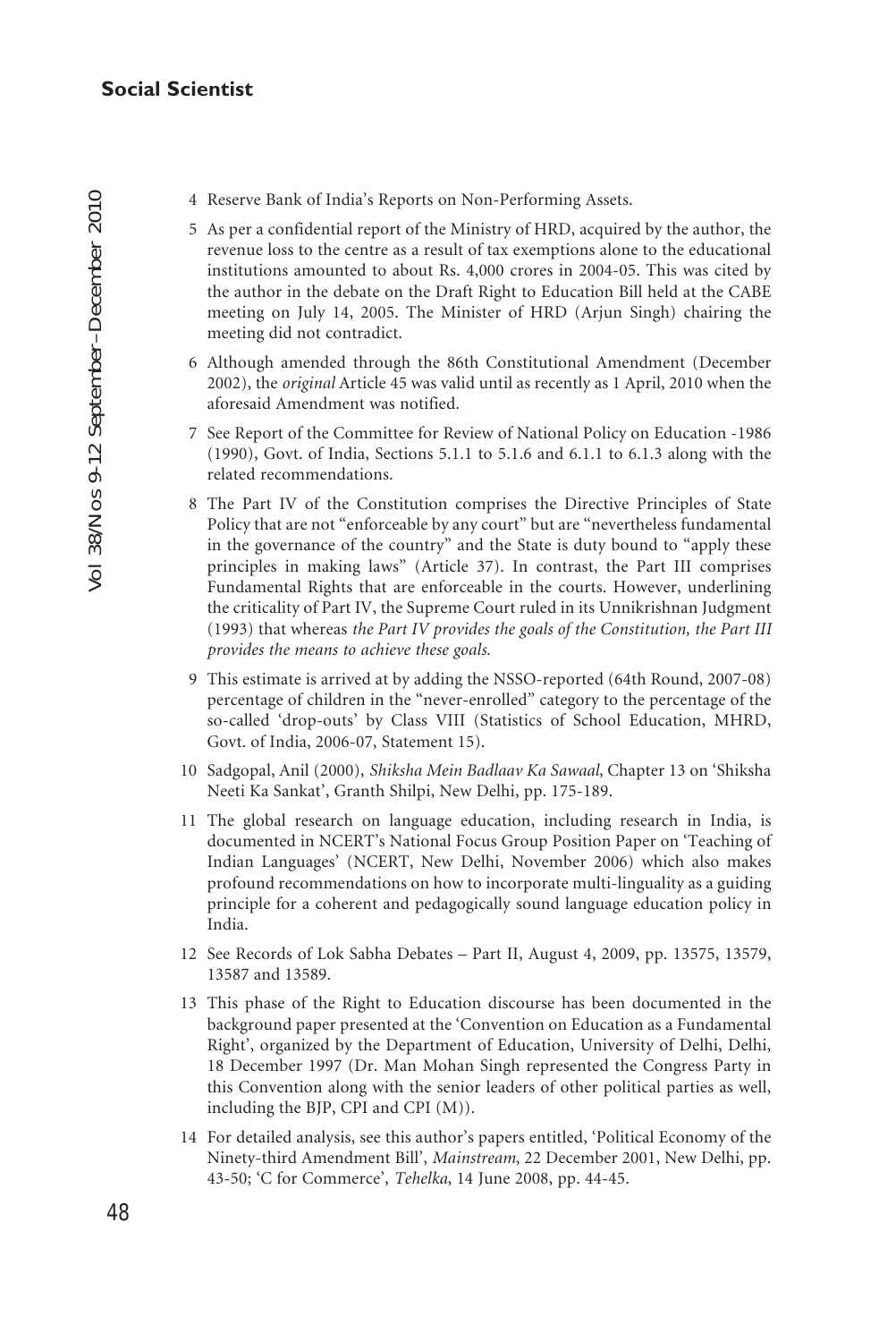- 15 Sadgopal, Anil (2009), 'Education Policy and RTE Bill: A Historical Betrayal', *Combat Law*, Vol. 8, Issue 3 & 4, May-August 2009, p. 23, Table 2.
- 16 Sadgopal, Anil (2006), *A Post-Jomtien Reflection on the Education Policy: Dilution, Distortion and Diversion*, in *The Crisis of Elementary Education in India* (ed. Ravi Kumar), Sage Publications, New Delhi, pp. 92-136.
- 17 The agenda of privatization and commercialization of education inherent in this innocuous looking notion of 'partnership' has after the passage of 17 years appeared in India's XI Five Year Plan in the form of 'Public-Private Partnership' (PPP) wherein the Indian State will transfer public funds and other critical resources (e.g. land), apart from legitimacy and credibility, to the private capital for commoditization of education. This is now the central theme of the XI Plan. In a subtle endorsement of PPP, a suggestion has even been made to set up "10 IIT-IIM level national institutes of teacher education" in PPP mode (Krishna Kumar, *Partners in Education?*, *EPW*, 19 January 2008, p. 11). See this author's detailed interview in Hindi entitled, *Sarvajanik-Niji 'Saajhedaari' Ya Loot*, *Shiksha-Vimarsh*, Jaipur, Rajasthan, January-April 2008, pp. 68-96.
- 18 For instance, the Karnataka state government has constituted a World Bankassisted body under Wipro's Azim Premji Foundation chairpersonship to advise on policy matters and also invited the same corporate group in 2007 to set up SIEMAT, a formal institutional structure for policy formulation relating to educational governance and teacher training - a move presently stalled due to public protests.
- 19 In contrast, USA provides entirely free education from kindergarten to class XII which includes free textbooks, stationery, teaching aids (including computers), tests, co-curricular activities, games and sports, bus transport and lunch. Several other G-8 countries also provide free education.
- 20 The 'alternative modes of finance' for primary education suggested by the World Bank-UN collective in its Background Paper (Annexure 2, p. 146) on the Jomtien Declaration include private schools and user charges.
- 21 *Economic Survey* 2007-08, Ministry of Finance, Government of India, Section 10.25, p. 249.
- 22 In 1999, the District Collector of Indore (Madhya Pradesh) in his report to the state's Chief Minister used the term 'rationalisation' to justify the closure of 30 government schools in the Indore city which were later turned into commercial ventures or police stations. Neither the Collector nor the Chief Minister expressed any concern about where had the children gone who had either entered low fee-charging private schools in the neighbourhood or given up on education altogether!
- 23 In this instrumentalist paradigm, in the case of women, education is primarily expected to lower infant and child mortality rates, reduce fertility rates and improve household nutrition and health (see *Primary Education in India*, World Bank, Allied Publishers Limited, New Delhi, 1997, pp. 30-31, 39).
- 24 The proposal of school vouchers and Public-Private Partnership in education entered the XI Five Year Plan without such recommendation by either the CABE or any of its seven sub-committee reports in July 2005, in spite of the CABE